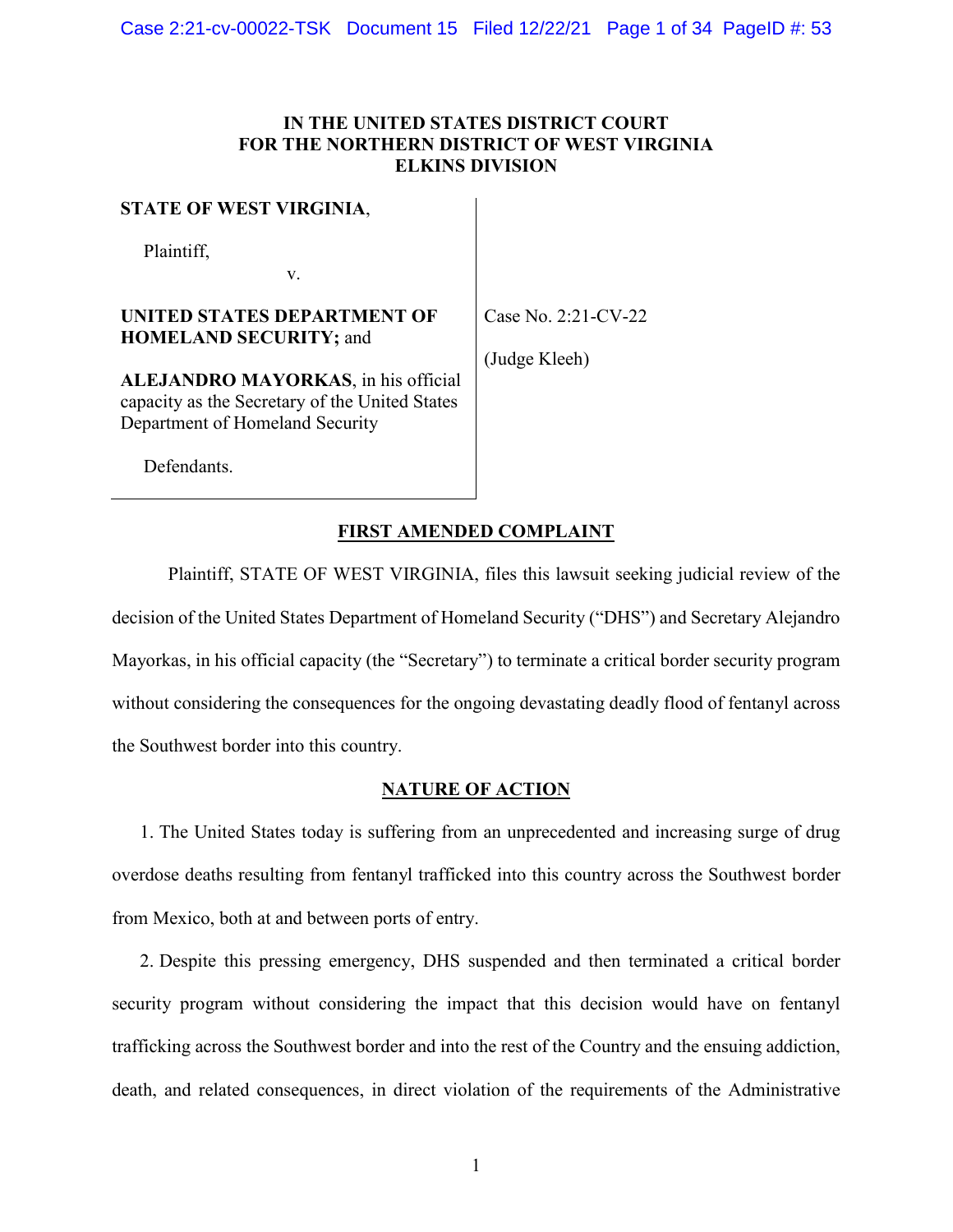Procedure Act (the "APA").

3. The DHS established the Migrant Protection Protocols ("MPP") on December 20, 2018, in order to deter individuals without legal authorization or valid asylum claims from seeking to enter the United States by crossing the Southwest border.

4. Under the MPP program, asylum applicants attempting to cross the Southwest border were returned to Mexico for expedited processing of their claims, as authorized by Section 235(b)(2)(C) of the Immigration and Nationality Act, 8 U.S.C. § 1225(b)(2)(C), rather than held in detention or, as was most common, released into the United States under the guise of a statutory "parole."

5. By dramatically reducing the number of individuals without valid asylum claims released into the United States pending adjudications taking years and often resulting in individuals not appearing or in absentia removal, DHS—via the MPP—aimed at "reduc[ing] illegal migration by removing one of the key incentives that encourages people from taking the dangerous journey to the United States in the first place."<sup>1</sup>

6. One of the stated purposes of this deterrence program was to increase DHS's ability to focus resources and personnel on securing the border against threats such as drug trafficking.

### **The Biden Administration Impermissibly Revoked the MPP**

7. The MPP was first suspended on January 20, 2021 (the "Suspension Decision"), and then formally terminated by the Secretary on June 1, 2021 (the "Termination Decision"), without any consideration of how the termination would impact drug trafficking and the flow of fentanyl across the Southwest border into this country, despite this precise issue being raised to the Secretary prior to the termination.

8. A seven page memorandum was issued explaining the Termination Decision on June 1,

<sup>&</sup>lt;sup>1</sup> DHS, *Secretary Kirstjen M. Nielsen Announces Historic Action to Confront Illegal Immigration* (Dec 20, 2018), https://www.dhs.gov/news/2018/12/20/secretary-nielsen-announces-historic-action-confront-illegal-immigration.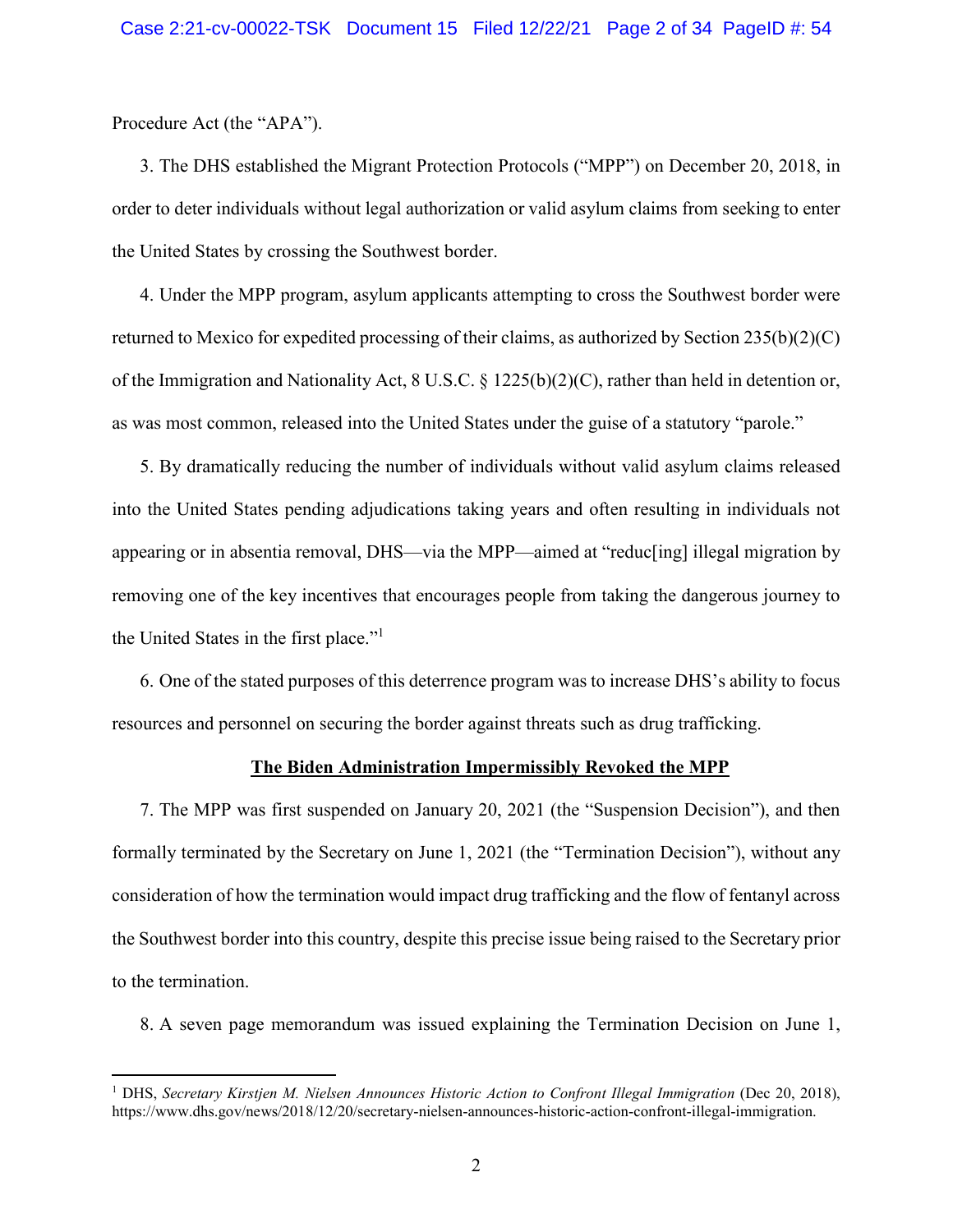2021, as well. *See* DHS, *Memorandum on Termination of the Migrant Protection Protocols Program* (June 1, 2021) (the "June Termination Memorandum").<sup>2</sup>

9. After the Suspension Decision, Texas and Missouri sued President Biden and other federal official in their official capacities, as well as related agencies, on April 13, 2021, to enjoin the suspension of the MPP. *See Texas v. Biden*, No. 2:21-cv-00067 (N.D. Tex. Aug. 13, 2021) (the "Texas Case"). That action was later modified to focus on the Termination Decision, which superseded the Suspension Decision.

10. On June 7, 2021, West Virginia Attorney General Patrick Morrisey objected by letter to the dereliction of duty and violation of the Administrative Procedure Act embodied in the Termination Decision, and requested that DHS respond by June 20, 2021. *See* Letter from Patrick Morrisey to Alejandro Mayorkas (June 7, 2021) ("Morrisey Letter"). Attorney General Morrisey admonished that "[t]here should be no need for a lawsuit to make ending the fentanyl flood one of your priorities." DHS never responded to this letter.

11. On August 13, 2021, the court in the Texas Case determined that the Termination Decision was, among other things, arbitrary and capricious and issued an injunction against the enforcement of the decision to terminate the MPP (the "Texas Court Order"). DHS then appealed that ruling.

12. Having received no response to the Morrisey Letter, the State of West Virginia consequently filed its original Complaint on August 19, 2021. *See* Complaint, ECF No. 1.

13. On September 29, 2021, DHS issued a press release stating it was going to terminate MPP.<sup>3</sup>

14. On October 15, 2021, DHS' announced, via Twitter, that "DHS will be issuing a memo terminating MPP…"

<sup>2</sup> DHS, *Memorandum on Termination of the Migrant Protection Protocols Program* (June 1, 2021), *available at* https://www.dhs.gov/sites/default/files/publications/21\_0601\_termination\_of\_mpp\_program.pdf.

<sup>3</sup> DHS, *DHS Announces Intention to Issue New Memo Terminating MPP* (Sept. 29, 2021), *available at* https://www.dhs.gov/news/2021/09/29/dhs-announces-intention-issue-new-memo-terminating-mpp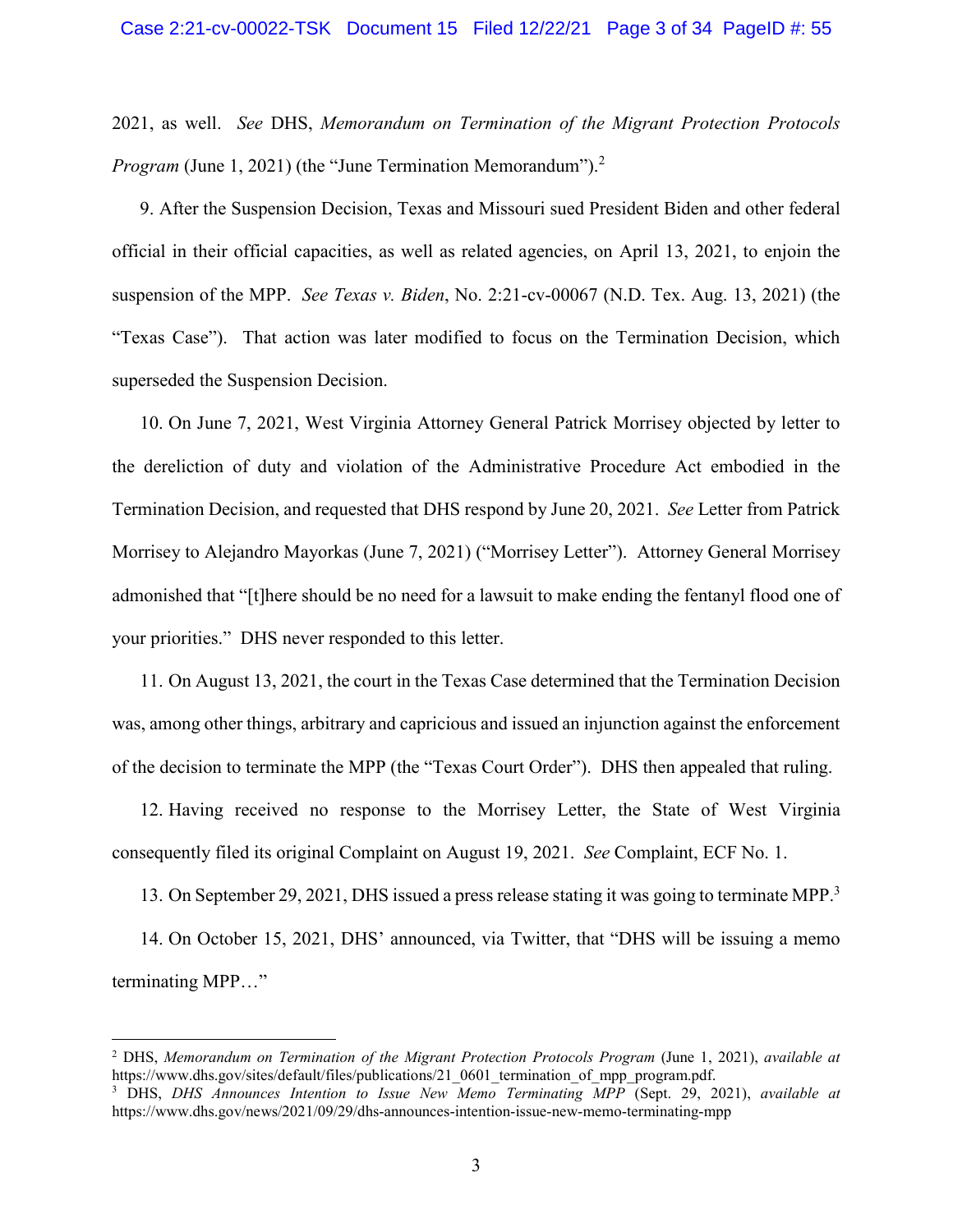### Case 2:21-cv-00022-TSK Document 15 Filed 12/22/21 Page 4 of 34 PageID #: 56

15. On October 29, 2021, DHS issued a memorandum with the subject "Termination of the Migrant Protection Protocols" (the "October Termination Memorandum") which stated that Secretary Mayorkas "once more assessed whether MPP should be maintained, terminated, or modified" and concluded that he is "hereby terminating MPP."<sup>4</sup>

16. On October 29, 2021, Secretary Mayorkas also issued a 39-page memorandum titled "Explanation of the Decision to Terminate the Migrant Protection Protocol" (the "Explanation Memorandum").<sup>5</sup>

17. The Defendants did not file a responsive pleading to the original Complaint, in November seeking additional time based on the publication of the October 29, 2021, memoranda.

18. In light of these filings and after conferring with the Defendants per the Court's direction, the State was granted leave to amend its Complaint.

19. On December 2, 2021, DHS issued "Guidance Regarding the Court-Ordered Reimplementation of the Migrant Protection Protocols" (the "Reimplementation Guidance") that purported to reinstate the MPP program.<sup>6</sup>

20. DHS' termination of MPP—through the Termination Decision and the various memoranda issued addressing termination of MPP—does not properly consider the impact of the MPP termination on trafficking of fentanyl into our country and is arbitrary, capricious, and an abuse of discretion.

21. DHS' attempted rehabilitation of this failing and maneuver to moot this action—namely

<sup>4</sup> DHS, *Memorandum on Termination of the Migrant Protection Protocols* (Oct. 29, 2021), *available at* https://www.dhs.gov/sites/default/files/publications/21\_1029\_mpp-termination-memo.pdf.

<sup>5</sup> DHS, *Explanation of the Decision to Terminate the Migrant Protection Protocols* (Oct. 29, 2021), *available at* https://www.dhs.gov/sites/default/files/publications/21\_1029\_mpp-termination-justificationmemo.pdf.

<sup>6</sup> DHS, *Memorandum on Guidance Regarding the Court-Ordered Reimplementation of the Migrant Protection Protocols* (Dec. 2, 2021), *available at* https://www.dhs.gov/sites/default/files/publications/21\_1202\_plcy\_mpppolicy-guidance\_508.pdf.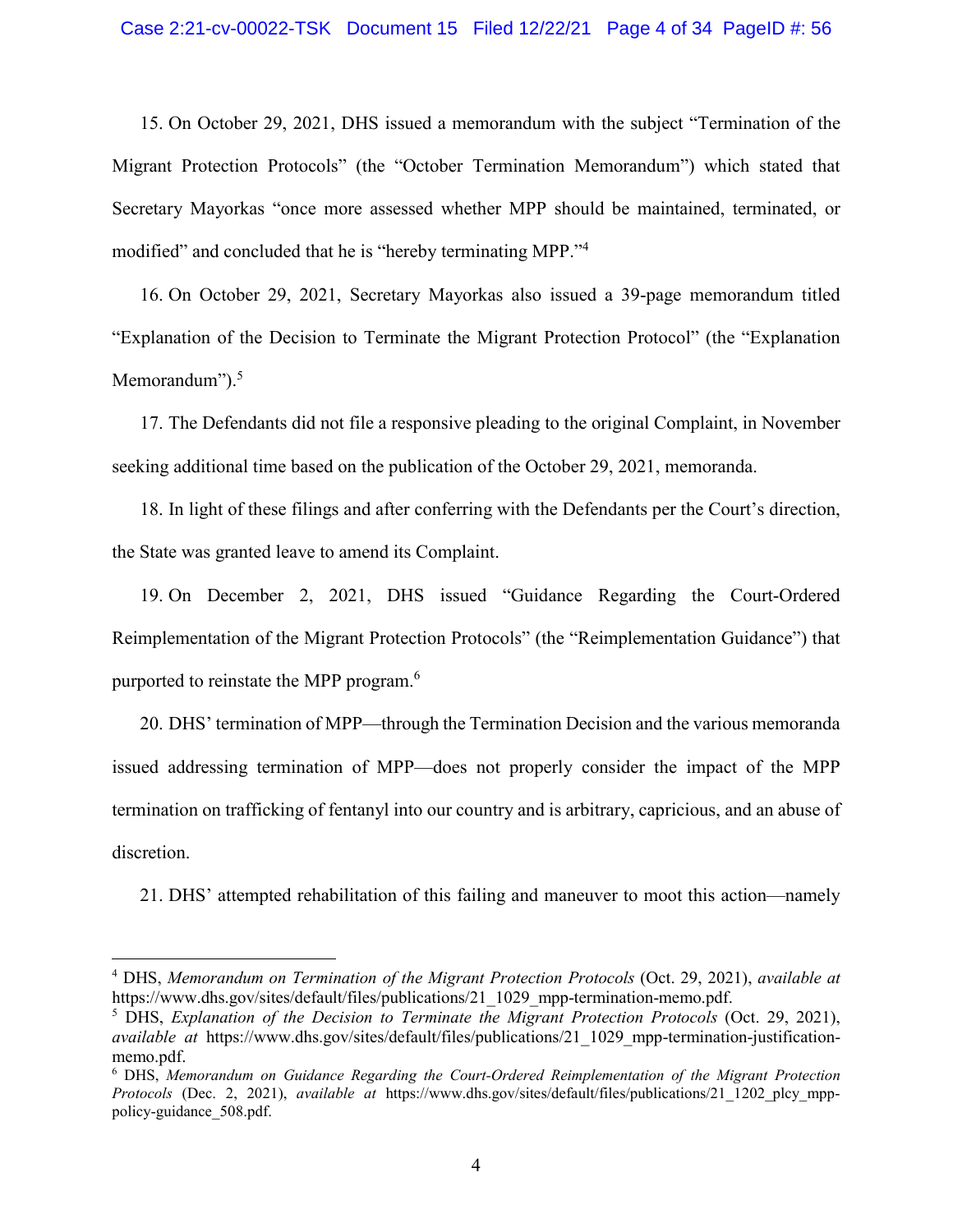### Case 2:21-cv-00022-TSK Document 15 Filed 12/22/21 Page 5 of 34 PageID #: 57

the issuance of the October memoranda—is inherently flawed. Its October documents demonstrate its belief in "the power to implement a massive policy reversal—affecting billions of dollars and countless people—simply by typing out a new Word document and posting it on the internet." *Texas v. Biden*, No. 21-10806, 2021 WL 5882670, at \*1 (5th Cir. Dec. 13, 2021). This is something that a federal agency cannot do. *Id*.

22. Furthermore, the Reimplementation Guidance contains loopholes and exceptions that go beyond the statutory authority of DHS and drastically undermine the reimplementation of the MPP program.

23. This Court should invalidate the termination of the MPP program and require DHS to reestablish and continue the MPP program properly and not pursuant to the Reimplementation Guidance.

### **JURISDICTION AND VENUE**

24. The Court has subject-matter jurisdiction pursuant to 28 U.S.C. § 1331 because this action arises under the Constitution and laws of the United States.

25. Venue is proper in this district pursuant to 28 U.S.C. § 1391(e)(1). Defendants are United States agencies or officers sued in their official capacities, the State of West Virginia is a resident of this judicial district, and no real property is involved in the action.

# **PARTIES**

26. The State of West Virginia is a sovereign State of the United States of America. Attorney General Morrisey has state constitutional and statutory authority to represent the State in federal court. W. Va. Const. art. VII, § 1; W. Va. Code § 5-3-2; *see also* Syl. Pt. 4, *State ex rel. McGraw v. Burton*, 569 S.E.2d 99 (W. Va. 2002).

27. The Department of Homeland Security is an agency of the United States.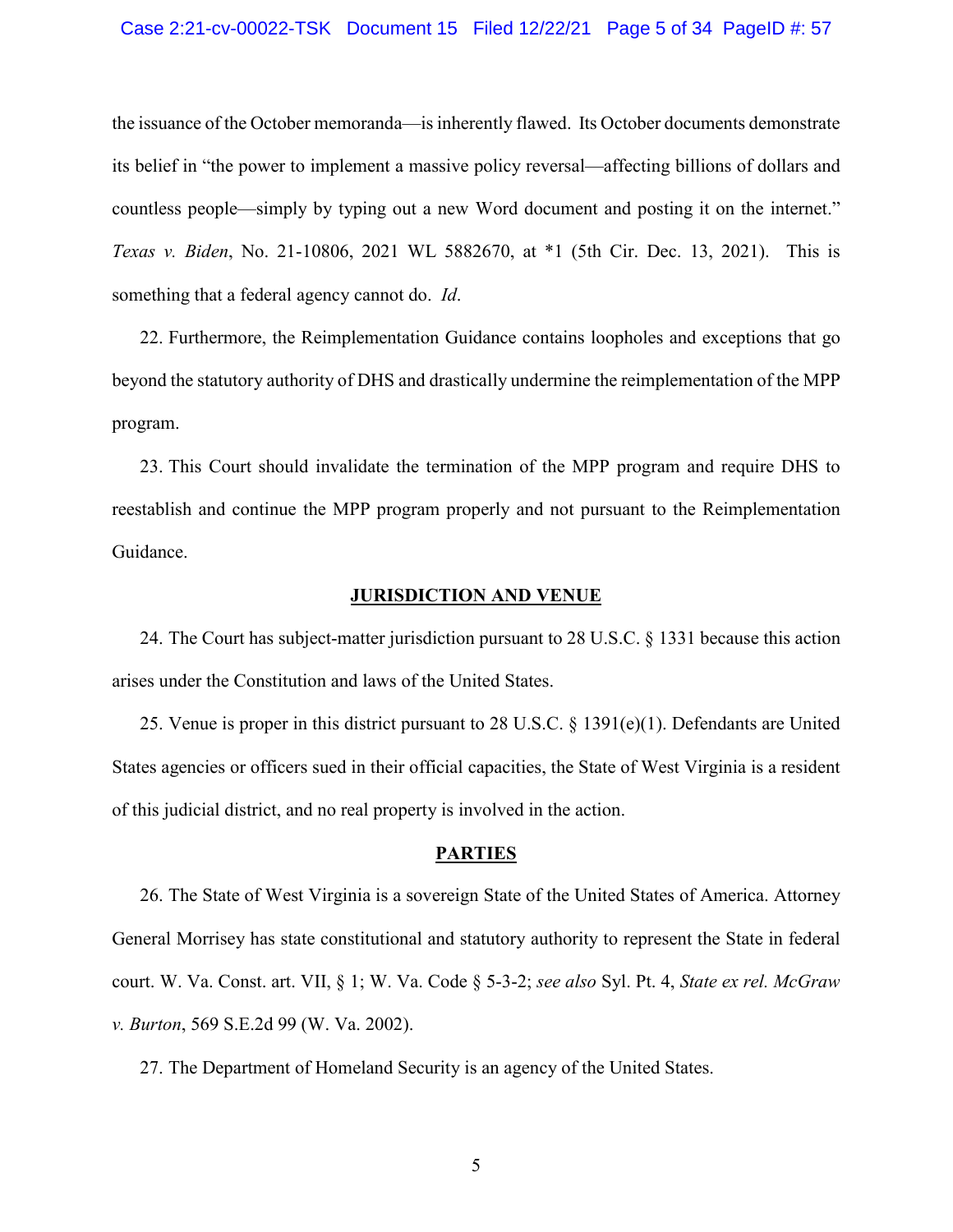28. Alejandro Mayorkas is Secretary of the Department of Homeland Security and is named as a party in his official capacity.

29. The Secretary is responsible for securing and managing our nation's borders and is empowered to issue regulations necessary to do so.

# **STANDING**

30. West Virginia has standing to seek judicial review of DHS's arbitrary and capricious termination of the MPP without considering the impact of the decision on fentanyl trafficking into the country. *Cf. Department of Commerce v. New York*, 139 S. Ct. 2551, 2565-2566 (2019).

31. West Virginia further has standing under the special solicitude doctrine.

# **West Virginia Has Been Injured By Increased Fentanyl Crossing The Border And Flowing To West Virginia.**

32. Fentanyl is produced in Mexico and, trafficked across the border into the United States.<sup>7</sup>

33. While much of the fentanyl is manufactured in China, it still reaches the U.S. through the Mexican border. *Id*. at 9.

34. Once in the US, a typical distribution path is to Chicago, and then to "Toledo, Columbus, Cincinnati and south to West Virginia." *Id.* at 31-32.

35. Upon information and belief, increased fentanyl smuggling across the border in turn increases the amount of fentanyl consumed in West Virginia and in turn the number of West Virginians killed or otherwise harmed by this lethal poison.

36. As a result, West Virginia has suffered financial damages by virtue of (i) increased medical care costs of the State to take care of those who overdose on fentanyl (such as EMS response, hospital care, drug treatment centers and naloxone/narcan treatments); (ii) increased foster care

<sup>7</sup> Wilson Center Mexico Institute, *Mexico's Role in the Deadly Rise of Fentanyl* 12 (February 2019), https://www.wilsoncenter.org/sites/default/files/media/documents/publication/fentanyl\_insight\_crime\_final\_19-02- 11.pdf.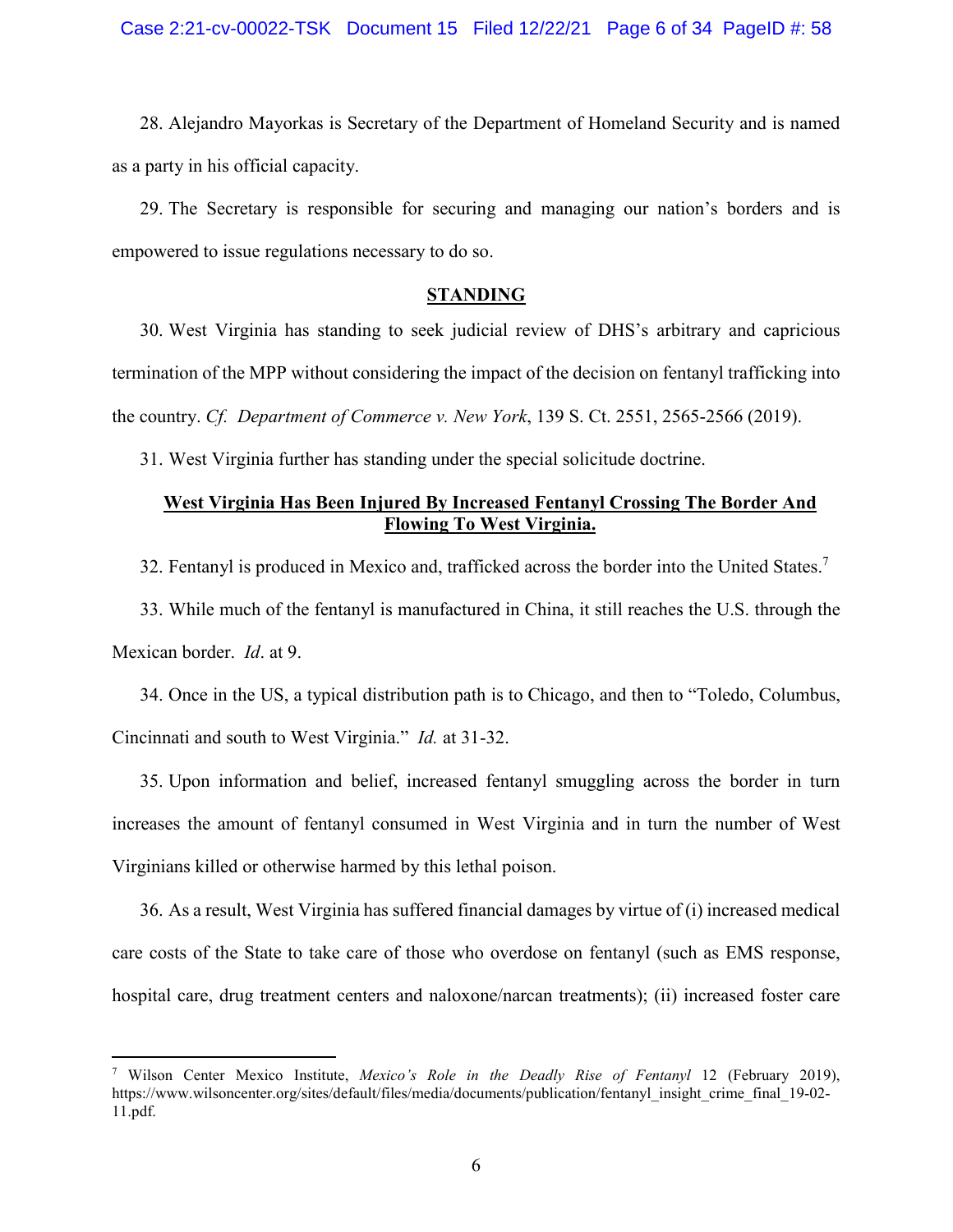costs resulting from parental deaths from overdoses; (iii) increased law enforcement costs to track down, arrest, prosecute and incarcerate fentanyl dealers; and (iv) costs to care for babies born with addictions.

37. Fentanyl from Mexico kills West Virginians every single day. In 2020 alone, 992 West Virginian's died from fentanyl overdoses.<sup>8</sup> This was approximately 75% of the 1,336 total drug overdose deaths in West Virginia during 2020. Nationally, in 2020, there were approximately 57,550 fentanyl related deaths.<sup>9</sup> In other words, in one year, Mexican fentanyl killed nearly as many Americans as died in the 20 years of the Vietnam War.

38. In addition to the 992 fentanyl overdose deaths in West Virginia, there were untold additional non-lethal fentanyl overdoses.

39. In 2020, EMS responded to 7,561 suspected drug overdoses (and 3,775 in 2021 through August). Moreover there were 7,233 emergency room visits related to drug overdoses in 2020 and 6,188 in 2021 through September  $2021$ .<sup>10</sup> Based on the data above showing fentanyl related overdose deaths of 75% of all overdose deaths, it is also likely that about 75% of the EMS and ER responses are in response to fentanyl usage.

40. The typical costs for each EMS response is about  $$1,211<sup>11</sup>$  and the typical emergency room visit cost, without admission or treatment, related to drug overdoses is at least \$504. If admitted,

9 Jesse C. Baumgartner and David C. Radley, *The Drug Overdose Mortality Toll in 2020 and Near-Term Actions for Addressing It*, Commonwealth Fund: To the Point (Aug. 16, 2021), https://www.commonwealthfund.org/blog/2021/drug-overdose-toll-2020-and-near-term-actions-addressing-it. 10 WV DHHR, *Emergency Room (ER) Visits Related to Overdoses*, https://dhhr.wv.gov/office-of-drug-controlpolicy/datadashboard/Pages/default.aspx (last visited Dec. 20, 2021).

<sup>8</sup> WV DHHR, *Fatal Overdoses in West Virginia – Overview*, https://dhhr.wv.gov/office-of-drug-controlpolicy/datadashboard/Pages/default.aspx (last visited Dec. 20, 2021).

<sup>11</sup> Andrew Hurst, *Ambulance Rides Have Cost \$1,189 on Average Since 2010 – Totaling More Than \$46 Billion*, ValuePenguin (Sept. 13, 2021), https://www.valuepenguin.com/cost-ambulance-services.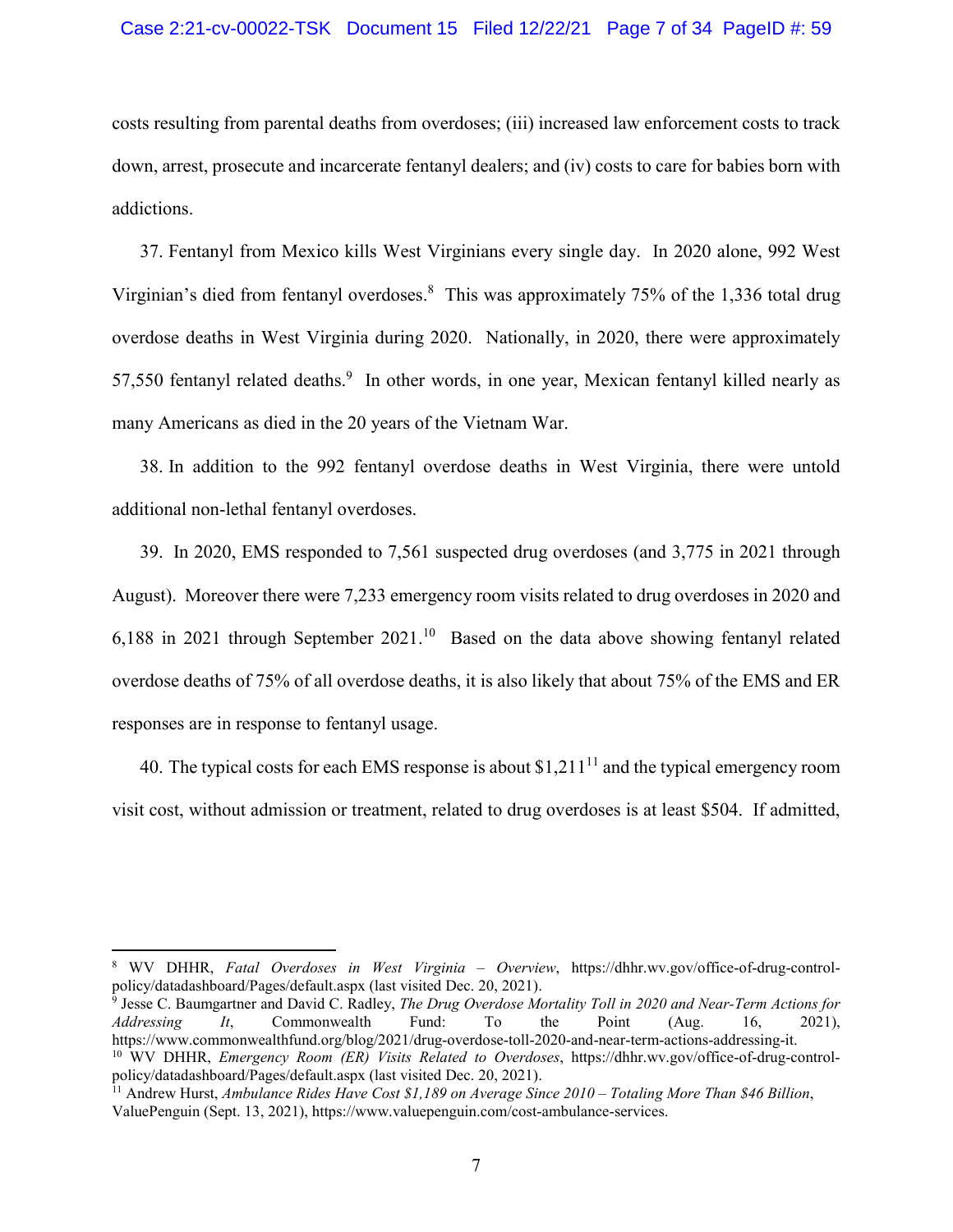the cost can be between  $$11,731$  and  $$20,500$ .<sup>12</sup>

41. Based on those figures, the immediate costs from these 2 categories are massive. EMS costs from fentanyl for 2020 were likely about \$6,867,278. Costs for fentanyl ER visits were likely between \$2,734,074 and \$111,207,375. It is likely that the State would bear much of these costs because drug users often have no insurance to cover these costs.

42. In 2020, over 7,100 West Virginia children were in foster care during an average month,  $13$ at least 85% of which resulted from drug use.<sup>14</sup> As of 2020, nearly 75% of drug overdose deaths resulted from fentanyl or fentanyl analogs.<sup>15</sup> While explicit percentage statistics on fentanyl usage resulting in placement in foster care are not available, a conservative estimate of even 50% would suggest that about 3,000 foster care placements result from fentanyl usage. Because of the large number of placements, some of these are out-of-state placements, which cost the State between \$300 and \$1,500 per day per child.<sup>16</sup> In-state placements are less expensive and the total daily expenditure is harder to calculate, but the cost of payments to the foster care families alone (excluding medical care, therapy and administrative costs) is at least \$26 per day per child.<sup>17</sup>

43. In addition, the approximate cost to care for babies born with opioid addiction (as of 2017)

<sup>12</sup> *Opioid Overdoses Costing U.S. Hospitals an Estimated \$11 Billion Annually*, Premier Inc. (Jan. 3, 2019), https://www.premierinc.com/newsroom/press-releases/opioid-overdoses-costing-u-s-hospitals-an-estimated-11 billion-annually.

<sup>13</sup> WV DHHR, *Foster Care Placements Report*, https://dhhr.wv.gov/bcf/Reports/Documents/2021%20January%20Legislative%20Foster%20Care%20Placements% 20Report.pdf (last visited Dec. 20, 2021).

<sup>14</sup> WV DHHR, *West Virginia 2021 Annual Progress and Services Review* 241, *available at*  https://dhhr.wv.gov/bcf/Reports/Documents/West%20Virginia%20APSR%202021.pdf (last visited Dec. 20, 2021).

<sup>15</sup> National Institute on Drug Abuse, *West Virginia: Opioid-Involved Deaths and Related Harms*, https://www.drugabuse.gov/drug-topics/opioids/opioid-summaries-by-state/west-virginia-opioid-involved-deathsrelated-harms (last visited Dec. 20, 2021).

<sup>16</sup> Amelia Ferrell Knisely et al., *West Virginia's Reliance On Out-Of-State Group Homes Leaves Some Foster Kids In Unsafe, Abusive Situations*, WV Public Broadcasting (Sept. 21, 2021, 12:54 PM), https://www.wvpublic.org/government/2021-09-21/west-virginias-reliance-on-out-of-state-group-homes-leavessome-foster-kids-in-unsafe-abusive-situations

<sup>17</sup> Erin Beck, *WV Senate Restores Funding, Rights To Foster Care Bill*, The Register-Herald (Mar. 6, 2020), https://www.register-herald.com/wv-senate-restores-funding-rights-to-foster-care-bill/article\_d62045d8-6012-11ea-8c6c-6f1fbed99f3a.html.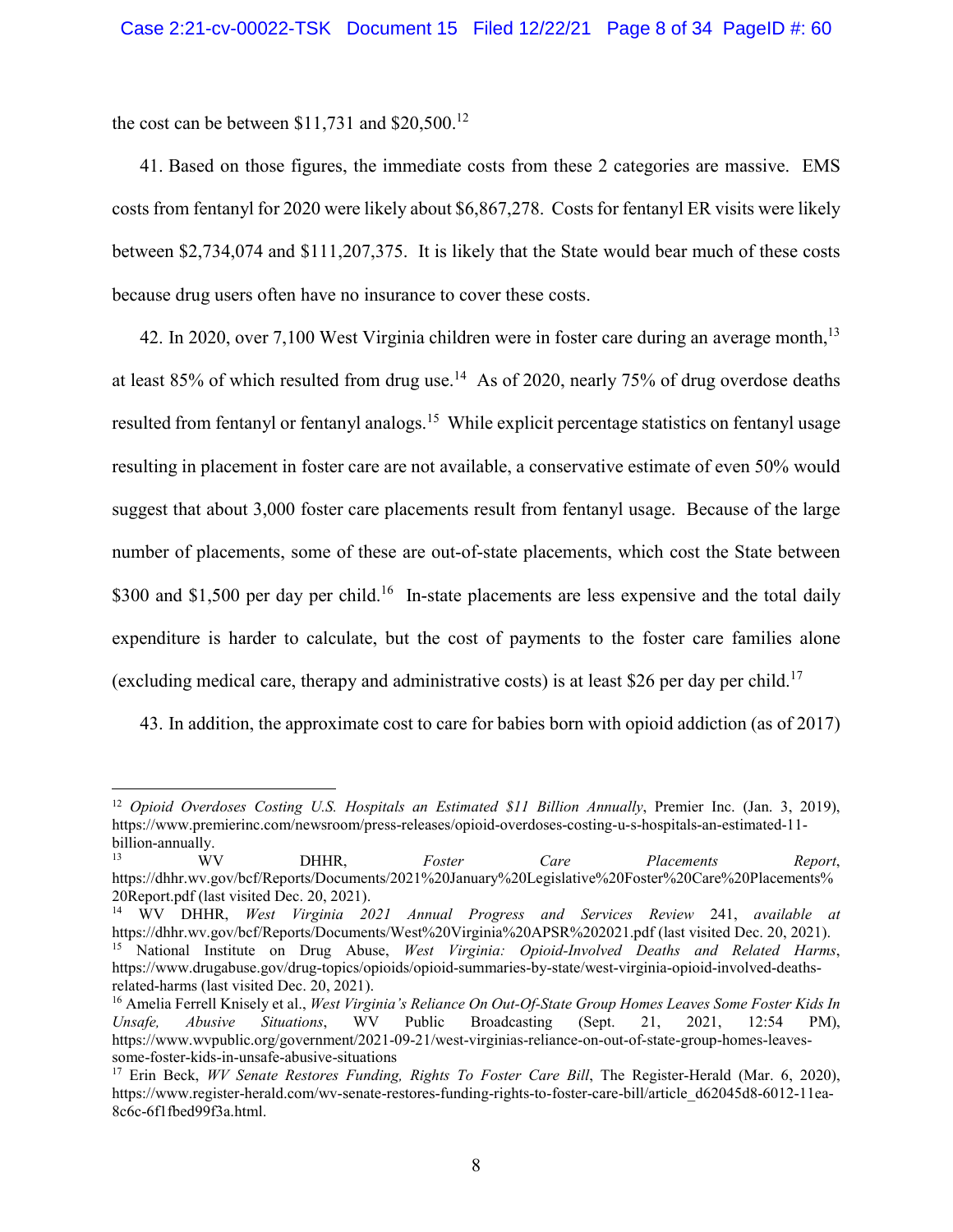was \$66,000 per year<sup>18</sup>, most of which is paid by the State of West Virginia. In 2019, there were  $761^{19}$  such addicted babies, many of which (probably 75% based on the above cited statistics) suffered addiction from fentanyl-related maternal addictions, resulting in a cost to the State of as much as \$54,120,000.

44. Law enforcement time, resource use, and other costs from increased fentanyl entering the State are difficult to quantify, but are real.

45. As an example, the West Virginia state-wide average cost per inmate for FY 2018 was  $$70.90$  per day.<sup>20</sup> The specific number of inmates whose incarceration stems from fentanylrelated activity is unspecified at present, but it is certainly a number that is significant.

46. The cost and impact on families affected by each fentanyl illegal usage, overdose, or death, while not a cost to the State, is immeasurable.

### **The MPP Program Decreased Irregular Border Crossings And Drug Smuggling**

47. DHS has "presumed" that the MPP program "resulted in a significant decrease in irregular border crossings and persons approaching the U.S. border to pursue non-meritorious asylum claims." *See* October Termination Memorandum at 3.

48. More pointedly, though, "DHS has previously acknowledged that 'MPP implementation contribute[d] to decreasing the volume of inadmissible aliens arriving in the United States on land from Mexico.' AR 555. MPP removed the 'perverse incentives' which enticed aliens with 'a free

<sup>18</sup> *The Opioid Crisis: Impact on Child. and Fams.: Hearing Before the S. Comm. On Health, Educ., Labor, and Pensions*, 135th Cong. (2018) (statement by Senator Lamar Alexander), *available at* https://www.govinfo.gov/content/pkg/CHRG-115shrg28659/html/CHRG-115shrg28659.htm (last visited Dec. 10, 2021).

<sup>19</sup> U.S. Dep't of Health and Hum. Servs. – Agency for Healthcare Rsch. And Quality, *Neonatal Abstinence Syndrome (NAS) Among Newborn Hospitalizations*, https://www.hcup-us.ahrq.gov/faststats/NASServlet?radio-2=on&location1=WV&characteristic1=05C11&location2=US&characteristic2=01C11&expansionInfoState=hide& dataTablesState=hide&definitionsState=hide&exportState=hide (last visited Dec. 20, 2021).

<sup>20</sup> WV Div. of Corr., *Annual Report: FY2018* 42 (Dec. 2018), https://dcr.wv.gov/resources/Documents/annual\_reports/WVDOC%2018%20Annual%20Report.pdf. These costs might be assessed against the defendant, but realistically, many defendants will never pay those costs.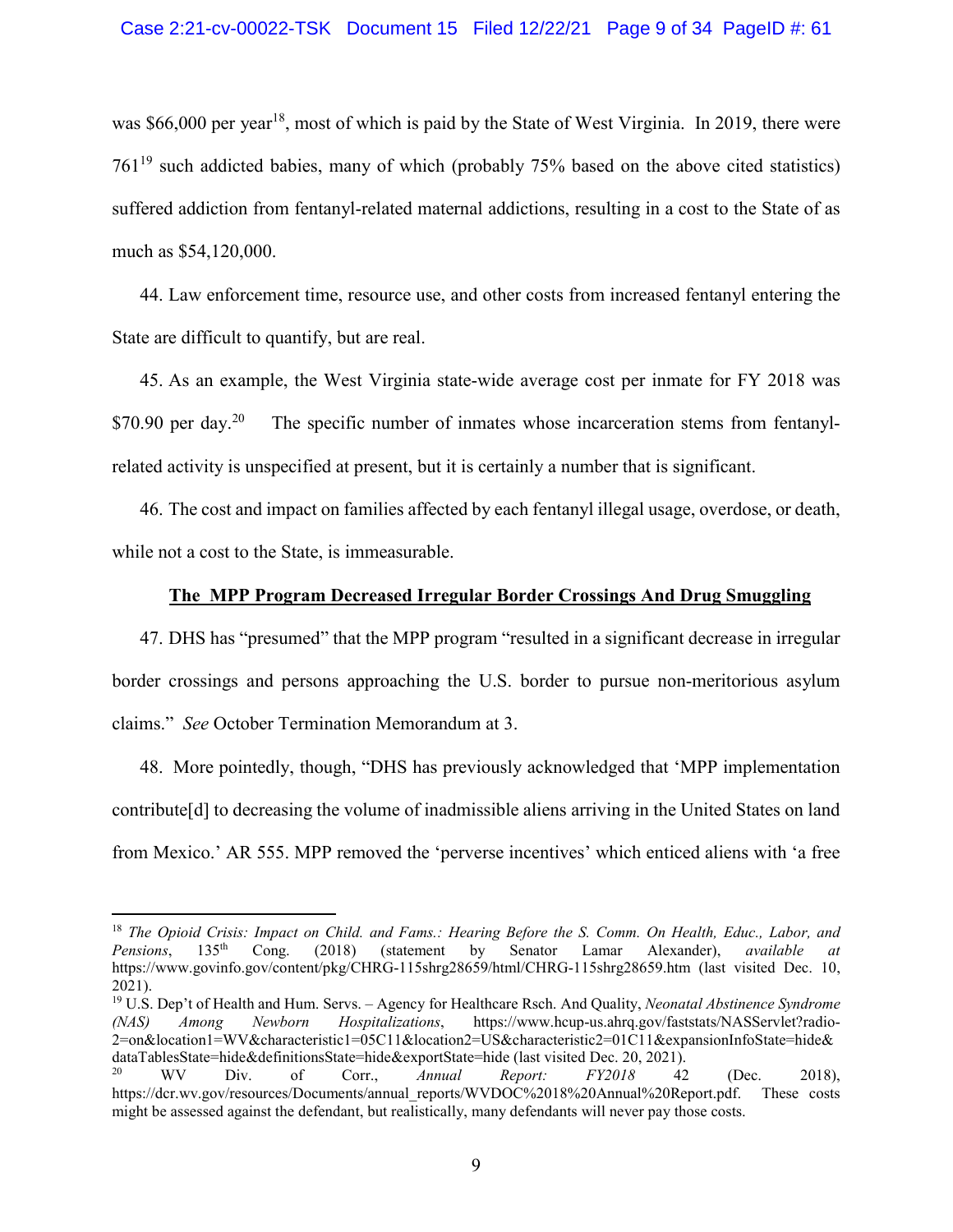ticket into the United States.' AR 684, 687; Trial Tr. 147:23–25" *Texas v. Biden*, 2021 WL 3603341, at \*9 (N.D. Tex. Aug. 13, 2021), *enforcement granted in part*, No. 2:21-CV-067-Z, 2021 WL 5399844 (N.D. Tex. Nov. 18, 2021), and *aff'd*, No. 21-10806, 2021 WL 5882670 (5th Cir. Dec. 13, 2021).

49. Indeed, there has been a drastic uptick in illegal immigration across the Mexican border in 2021, which coincides with the cancellation of the MPP as measured by U.S. Customs and Border Patrol (CPB) encounters. The encounters jumped from in 78,414 in January 2021 to 213,593 in July 2021, staying over 200,000 per month until September 2021 when encounters ebbed slightly to 192,001.<sup>21</sup> Notably, in 2021, about 65% of these illegal entrants were single adults, not families or children. *Id.*

50. By contrast, in September 2020, the total encounters was only 57,674. *Id.*

51. Federal agents have "seen a staggering 4,000 percent increase in fentanyl seizures over the last three years" and "[t]hose busts are not at ports of entry, where most smuggled drugs are typically found."<sup>22</sup>

52. The suspension of the MPP program in January 2021 coincides with the drastic increase in fentanyl seizures at the border. "A record setting 1,300 pounds of fentanyl has been seized at the Texas-Mexico border. This is compared to only 200 pounds seized in 2020."<sup>23</sup>

## **This Court Can Redress This Problem**

53. The Court can order DHS to reinstitute the MPP program, which will help alleviate the

<sup>21</sup> *Stats and Summaries: Southwest Land Border Encounters*, CBP, https://www.cbp.gov/newsroom/stats/southwestland-border-encounters (last modified Dec. 17, 2021)

<sup>22</sup> Gabe Gutierrez and Al Henkel, *Fentanyl Seizures At U.S. Southern Border Rise Dramatically*, NBC News (June 29, 2021, 7:59 PM), https://www.nbcnews.com/politics/immigration/fentanyl-seizures-u-s-southern-border-risedramatically-n1272676.

<sup>23</sup> *1.3K Lbs. Of Fentanyl Seized At Texas Border This Year*, One America News Network (Dec. 10, 2021, 10:12 AM), https://www.oann.com/1-3k-lbs-of-fentanyl-seized-at-texas-border-this-

year/?utm\_source=rss&utm\_medium=rss&utm\_campaign=1-3k-lbs-of-fentanyl-seized-at-texas-border-this-year.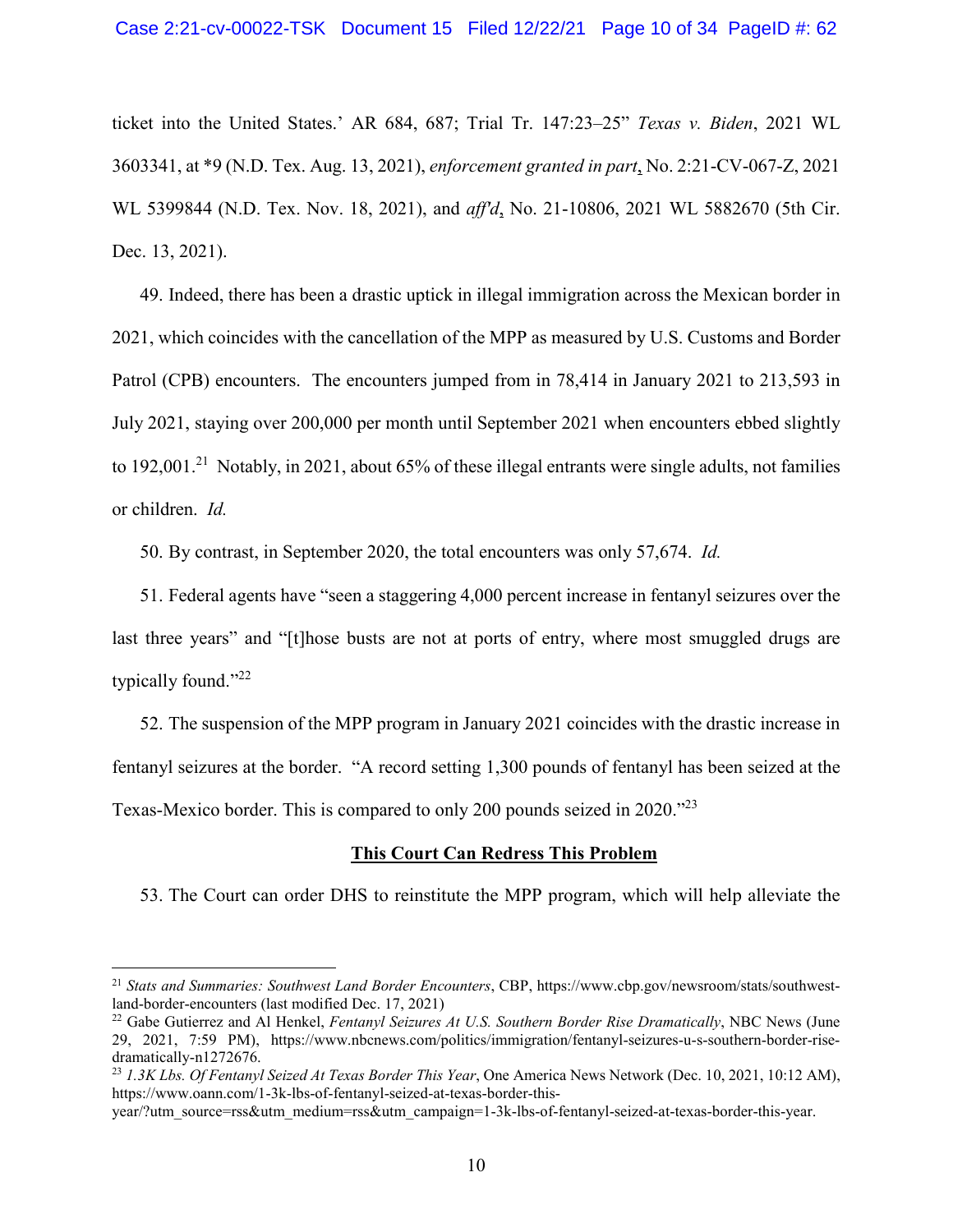fentanyl smuggling across the Mexico-U.S. border and thereby help to alleviate the harm to West Virginia.

### **West Virginia Has Standing Based On Its Special Solicitude**

54. West Virginia, like other States, is not a "normal litigant[] for purposes of invoking federal jurisdiction," *Massachusetts v. E.P.A.*, 549 U.S. 497, 518 (2007), but is instead entitled to "special solicitude" in the standing analysis.

55. States, including West Virginia, cannot legislate or regulate immigration. *See Arizona v. United States*, 567 U.S. 387, 401 (2012).

56. Because of the federal government's monopoly on legislating and regulating policy and law regarding immigration, West Virginia does not have the ability to control illegal immigration into the State or the control the consequences thereof.

57. Large quantities of fentanyl are smuggled into the country from Mexico, via illegal immigration.

58. This illegal fentanyl injures West Virginia financially, as well as health and wellbeing of West Virginia's residents.

59. The federal government has the statutory obligation to control immigration.

60. The federal government also has the statutory obligation to follow proper regulatory processes, especially the APA.

61. The State has a quasi-sovereign interest in controlling and protecting its state finances and its citizens' health and safety. "The police power of a state is an attribute of sovereignty, coextensive therewith" and [w]ithin constitutional limits, the police power may be exercised to promote the safety, health, morals, and general welfare of society." *Hinebaugh v. James*, 119 W. Va. 162, 192 S.E. 177, 178 (1937).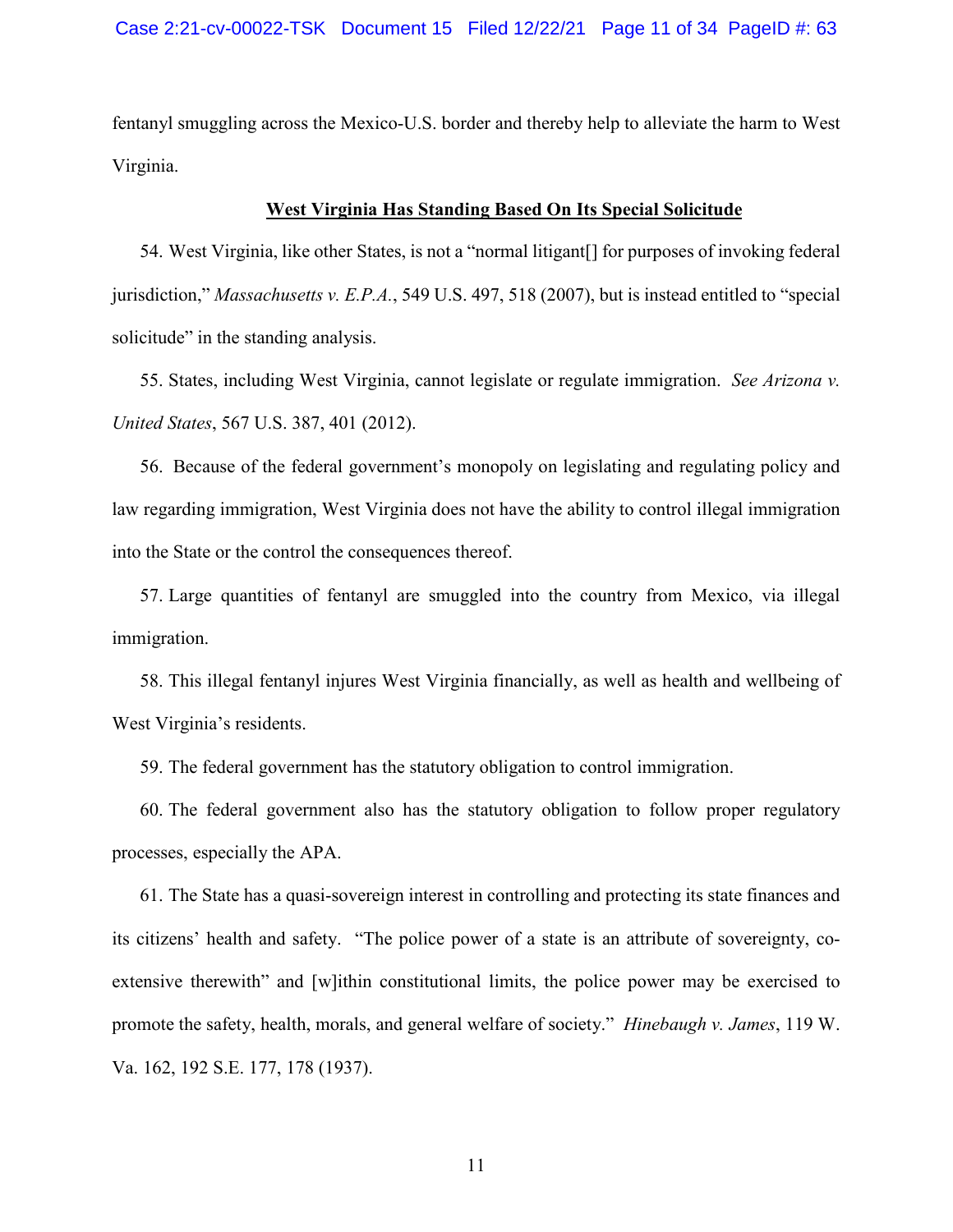62. The federal government's failure to properly control immigration and properly follow the APA damages the State's interest in protecting its own residents, its obligation to protect them, and its interest in its own financial wellbeing.

63. West Virginia is entitled to the same 'special solicitude' as was Massachusetts and therefore is entitled to standing to pursue the federal government's violation of the APA. *See also Texas v. Biden*, 2021 WL 5882670 at \*25.

## **FACTUAL ALLEGATIONS**

#### **The Purpose of DHS and ICE**

64. The statutory authority and mission of DHS, as set forth in 6 U.S.C.A. §111, focuses almost exclusively on protecting the homeland. That statute further provides that DHS will "monitor connections between illegal drug trafficking and terrorism, coordinate efforts to sever such connections, and otherwise contribute to efforts to interdict illegal drug trafficking." 6 U.S.C. §111(b)(1)(H).

65. The mission statement of the U.S. Immigration and Customs Enforcement ("ICE") (part of DHS) "is to protect America from the cross-border crime and illegal immigration that threaten national security and public safety. This mission is executed through the enforcement of more than 400 federal statutes and focuses on immigration enforcement and combating transnational crime." ICE's Mission, https://www.ice.gov/mission (last visited Dec. 20, 2021).

#### **The Migrant Protection Protocols Effectively Implemented These Purposes**

66. The purpose of MPP was to confront the border crisis of illegal migration and reduce the rate of illegal crossings which in turn would reduce the amount of drug smuggling across the border.

67. On December 20, 2018, DHS announced MPP with the goal of freeing up "[p]recious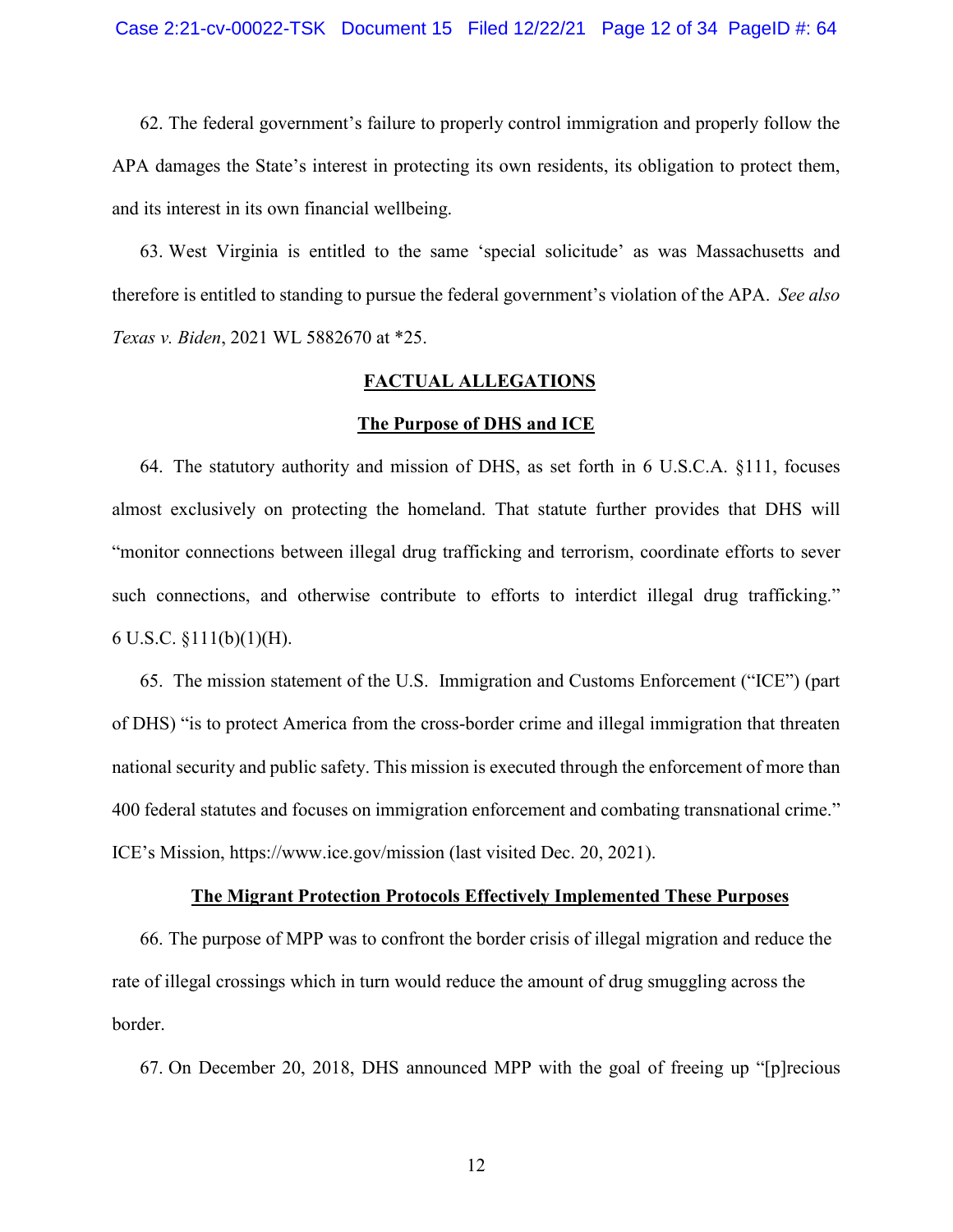border security personnel and resources  $\dots$  to focus on protecting our territory[.] $"^{24}$ 

68. The DHS elaborated on the purpose of MPP on Jan 25, 2019. In a section titled "Why is the DHS Instituting MPP?," the DHS stated "[h]uman smugglers and traffickers exploit migrants and seek to turn human misery into profit. Transnational criminal organizations and gangs are also deliberately exploiting the situation to bring drugs, violence, and illicit goods into American communities." The DHS went on to state one of the anticipated benefits of MPP was "migrants with non-meritorious or even fraudulent claims will no longer have an incentive for making the journey" to the U.S.  $25$ 

### **Mexican Fentanyl is Killing West Virginians**

69. West Virginia has battled an opioid epidemic within the state for many years.

70. The CDC determined West Virginia had the highest rate of drug overdose deaths in the nation in 2014.<sup>26</sup> West Virginia continued to have the highest drug overdose death rate from 2015 to 2019*. 27*

71. In recent years, fentanyl has become the deadliest drug in the State of West Virginia. In 2020, 74.5% of all drug-related deaths in West Virginia were connected with fentanyl. Further, fentanyl-related deaths in 2020 had increased by 700% over fentanyl-related deaths in 2015.<sup>28</sup>

72. Fentanyl is about 100 times more potent than morphine. A lethal dose of fentanyl can be as small as two milligrams depending on the person's body size, tolerance, and past usage. That means one kilogram (equivalent to 2.2 pounds) of fentanyl contains up to 500,000 potentially lethal

<sup>24</sup> *See supra* note 1.

<sup>25</sup> DHS, *Migrant Protection Protocols* (Jan 25, 2019), https://www.dhs.gov/news/2019/01/24/migrant-protectionprotocols#.

<sup>26</sup> Rose Rudd et al., *Increases in Drug and Opioid Overdose Deaths – United States, 2000-2014*, (Jan. 1, 2016), www.cdc.gov/mmwr/preview/mmwrhtml/mm6450a3.htm.

<sup>27</sup> CDC, *Drug Overdose Mortality Rate by State*, (Feb. 12, 2021), www.cdc.gov/nchs/pressroom/sosmap/drug\_poisoning\_mortality/drug\_poisoning.htm. <sup>28</sup> *See supra* note 8.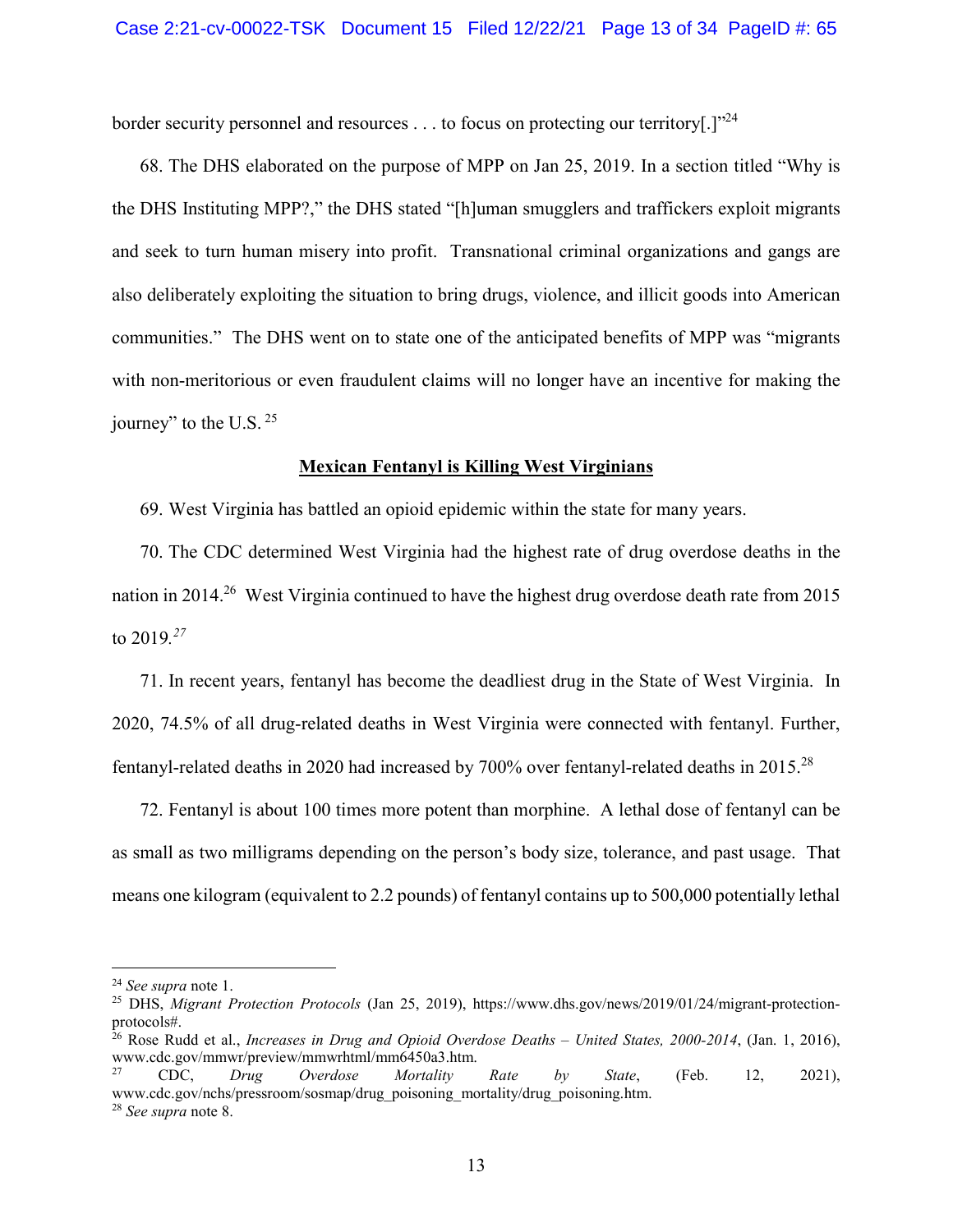doses.<sup>29</sup>

73. Drug trafficking organizations have a tremendous motivation to produce and traffic fentanyl. Due to the potency of fentanyl, drug traffickers can bring in massive profits from relatively small amounts.

74. According to the DEA's 2017 Drug Threat Assessment, one kilogram of pure fentanyl can result in revenues of \$1.28 million to \$1.92 million, as compared to only \$80,000 in revenue for one kilogram of heroin.<sup>30</sup>

75. This results from the potency of pure fentanyl, as one kilogram of pure fentanyl can be diluted to generate 16 to 24 kilograms of product, each of which is equivalent in value to one kilogram of heroin. *Id.*

76. Upon information and belief, fentanyl smuggled in vehicles at ports of entry into this country are typically already diluted bricks or pressed into pills, given low concern over space and weight.

77. However, a new and pressing threat comes in the form of pure fentanyl carried by individuals, typically in backpacks, across the Southwest border *between* points of entry.

78. A single backpack can easily contain 10 kilograms or more of pure fentanyl, with a street value of nearly \$20 million and enough potentially lethal doses to kill 5,000,000 Americans.

79. With industrial-scale illegal fentanyl production now occurring in Mexico, these backpack loads can cost less than \$50,000 for drug cartels to produce.<sup>31</sup>

80. Seizure statistics show dramatic increases in fentanyl seizures both at and between points

<sup>29</sup> DEA, *Facts about Fentanyl,* www.dea.gov/resources/facts-about-fentanyl (last visited Dec. 20, 2021)

<sup>30</sup> DEA, 2017 National Drug Threat Assessment 62 (Oct. 2017), *available at* https://www.dea.gov/sites/default/files/2018-07/DIR-040-17\_2017-NDTA.pdf*.*

<sup>31</sup> DHS, *U.S. Customs and Border Protection Budget Overview Fiscal Year 2022 Congressional Justification* CBP-3, https://www.dhs.gov/sites/default/files/publications/u.s.\_customs\_and\_border\_protection\_0.pdf (last visited Dec. 20, 2021).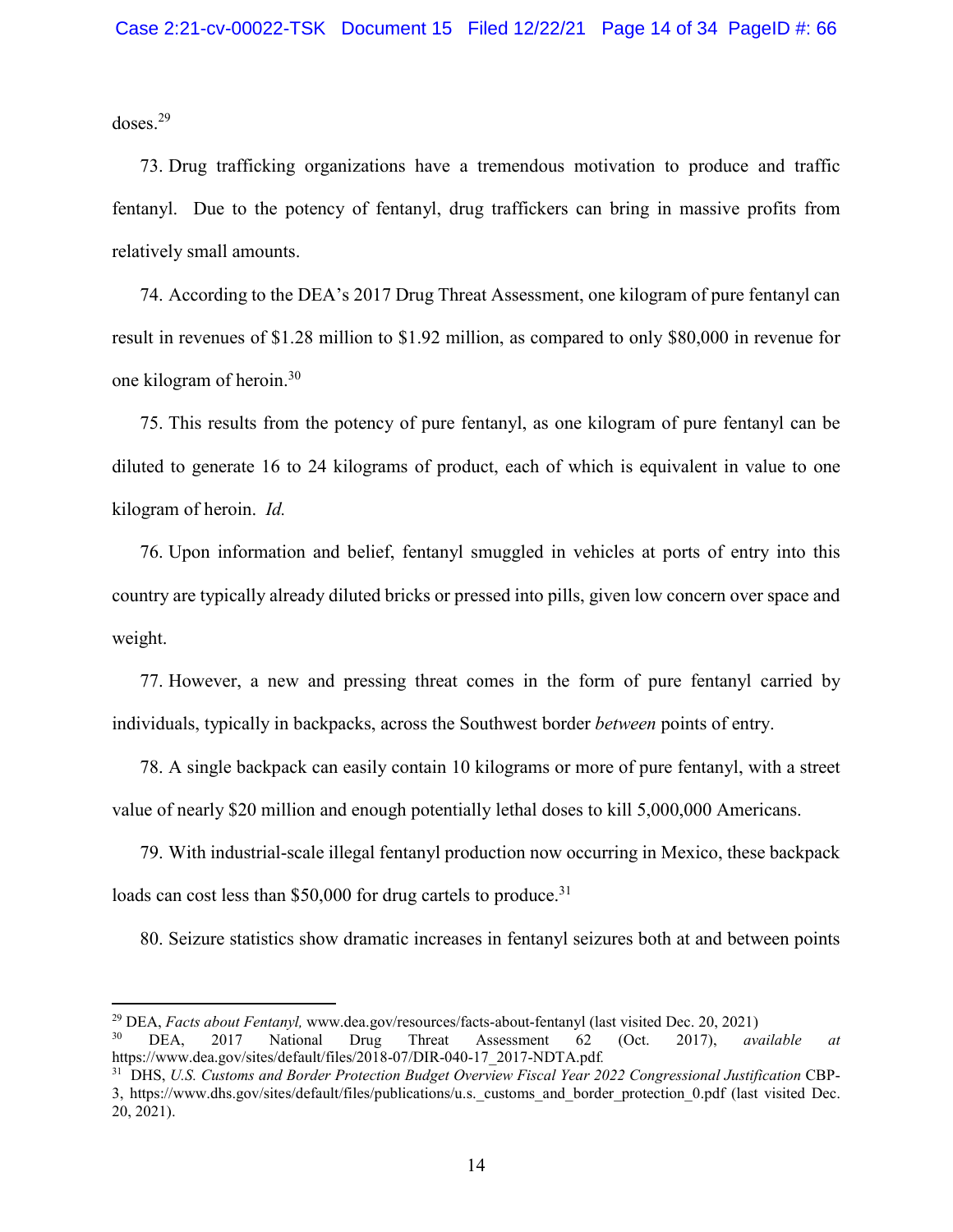of entry.

81. Importantly, CBP statistics do not adjust for purity of the seized substance, so one pound reported seized between ports of entry of pure fentanyl can be equivalent to nearly 25 pounds of diluted fentanyl bricks or fentanyl pills reported as seized at a port of entry.

82. The threat of fentanyl backpacked between ports of entry is not hypothetical.

83. For example, on December 19, 2020, CBP's Integrated Fixed Tower system detected "three subjects traveling northbound from a drainage gate along the International Boundary Fence . . . between the United States and Mexico." Criminal Complaint*, U.S. v. Morales Rodriguez*, No. 21-941 (D. Ariz. Dec. 21, 2020).

84. A Border Patrol Agent was dispatched to intercept them. *Id.* As he approached within a half mile of their coordinates, the Integrated Fixed Tower system camera operator observed the three individuals stop walking. *Id.*

85. The camera operator guided the agent to the location where the three individuals had last been seen. *Id.*

86. When he arrived, the agent found "three individuals dressed in camouflage clothing," "wearing carpet booties" (used to disguise footprints in the desert) and "attempting to conceal themselves under some brush." *Id.* 

87. The three subjects "then got up and ran in different locations." *Id.* The agent apprehended one of the individuals and the backpack he was carrying, which contained 14.32 kilograms of methamphetamine. *Id.* 

88. The agent also seized a second backpack that likely had been carried by one of the two individuals that escaped.<sup>32</sup>

<sup>32</sup> CBP, *Border Patrol Seizes \$3M in Narcotics* (Dec. 21, 2020), *available at* cbp.gov/newsroom/local-mediarelease/border-patrol-seizes-3m-narcotics.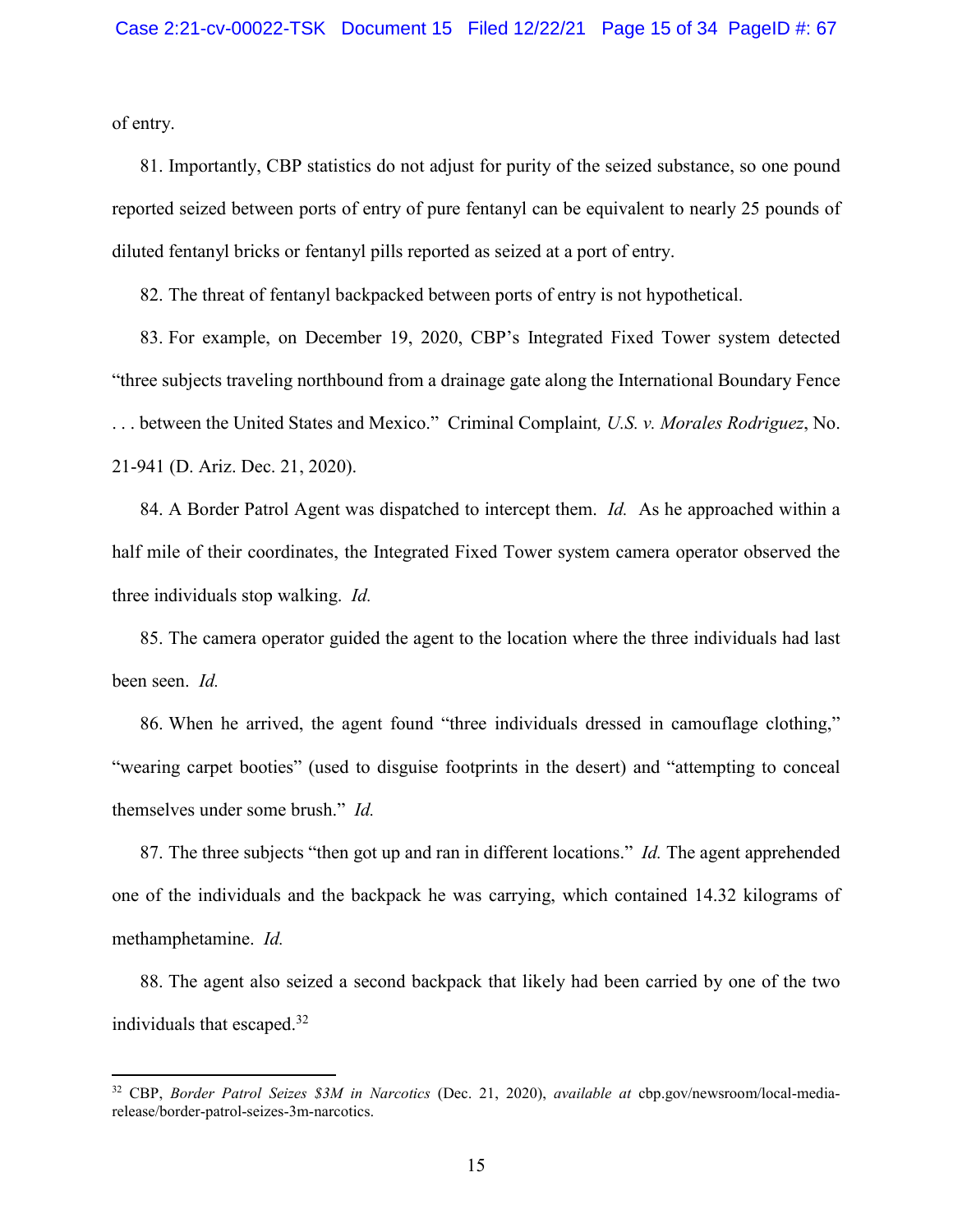89. The second backpack contained over 6 kilograms of fentanyl wrapped in cellophane and brown packing tape, along with a large quantity of methamphetamine as well. *Id.* The fentanyl alone was worth potentially \$1.1 **billion** and is enough to potentially kill as many as 3,000,000 people.

These are the two backpacks seized by the agent that day:  $33$ 



90. It is unknown whether there was a third backpack that got away with the two individuals who were not apprehended.

91. From 2016 to today, DHS and CBP have *targeted* an apprehension rate of "detected illegal entrants" "along the Southwest border between ports of entry" of 81%. In practice, DHS actually

<sup>33</sup> *See supra* note 32.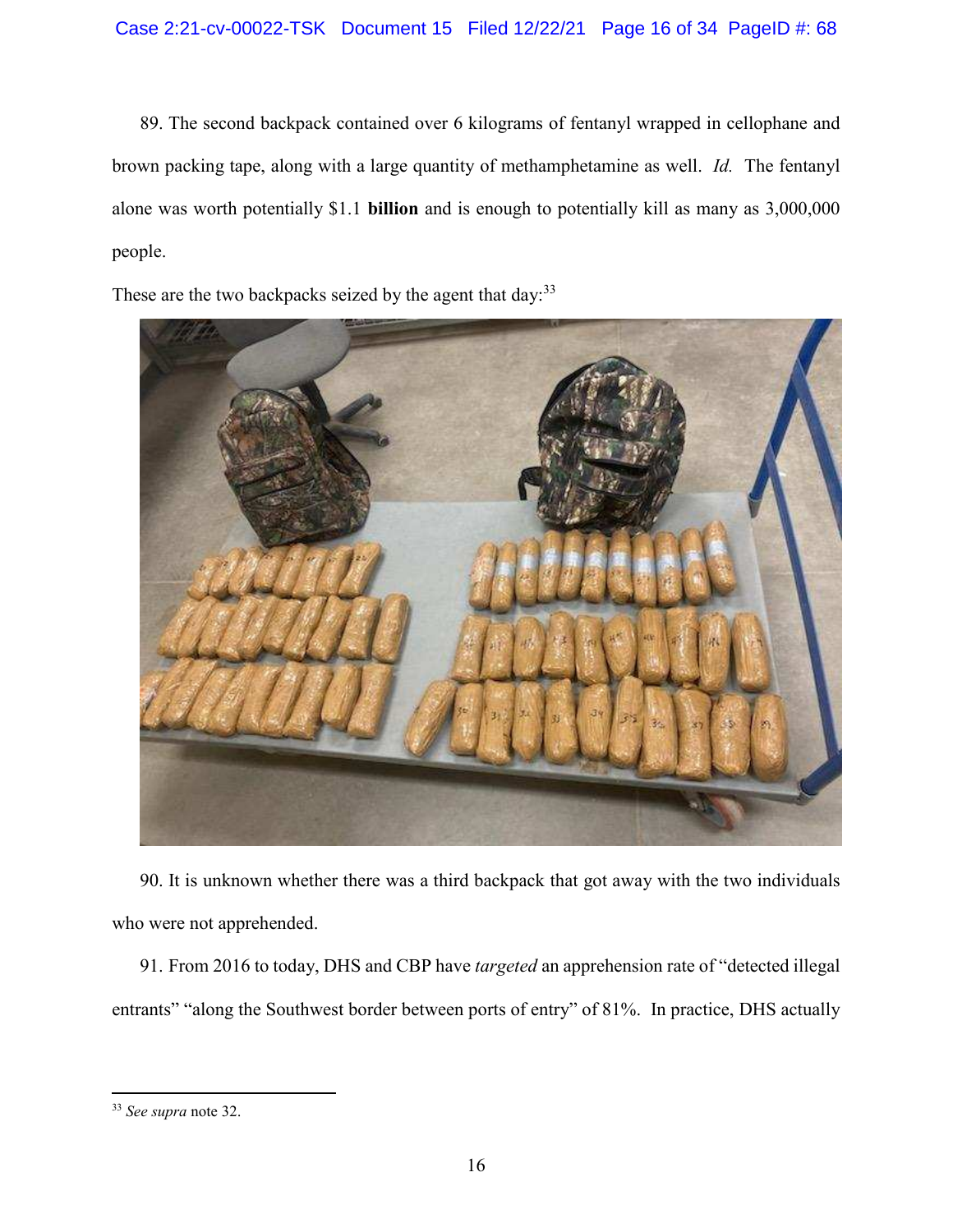apprehended 82.7%, 78.9%, 79.7%, 86.3%, and 79.4% of *detected* illegal entrants from Fiscal Year 2016 through Fiscal Year 2020.<sup>34</sup>

92. The 81% target, and these actual apprehension rates achieved in practice, reflect previous experience that hard narcotics trafficking occurred primarily through bulk vehicle shipments at points of entry, as opposed to *between* points of entry.

93. But industrial-scale fentanyl production by Mexican drug cartels and the current dynamics of between-the-ports-of-entry smuggling changes everything.

### **The Biden Administration Improperly and Without Analysis Terminated the MPP**

94. During his 2020 presidential campaign, then-candidate Joe Biden "vowed to end Trump's restrictive asylum policies, beginning with a program known as 'remain in Mexico.'"<sup>35</sup> Once elected, the Biden administration had already predetermined that it would terminate the MPP.

95. Indeed, on January 20, 2021, the first day of the Biden administration, without any time for any internal review or analysis of the MPP program, the Acting Secretary of DHS fulfilled President Biden's campaign promise. He immediately, *that very day*, suspended MPP.<sup>36</sup>

96. Many months after this immediate suspension, DHS subsequently stated on multiple occasions that "[t]he U.S. Government . . . cannot reimplement MPP without the Government of Mexico ("GOM") making an independent decision to accept the return of individuals enrolled in the program." Reimplementation Guidance at 2;<sup>37</sup> *see also* Explanation Memorandum at 29.

<sup>34</sup> *See supra* note 31.

<sup>35</sup> Ted Hesson, *Factbox: Here Are Six Things Joe Biden Will Likely Do On Immigration*, Thomson Reuters, https://www.reuters.com/article/us-usa-immigration-biden-factbox/factbox-here-are-six-things-joe-biden-will-likelydo-on-immigration-idUSKBN27O00R (last visited Dec. 20, 2021).

<sup>36</sup> DHS, *DHS Statement on the Suspension of New Enrollment in the Migrant Protection Protocols Program* (Jan. 21, 2021), *available at* https://www.dhs.gov/news/2021/01/20/dhs-statement-suspension-new-enrollments-migrantprotection-protocols-program.

<sup>&</sup>lt;sup>37</sup> Memorandum from Robert Silvers, Under Secretary, DHS Off. of Strategy, Pol'y, and Plans, to CBP, ICE, CIS, and Off. of Operations Coordination (Dec. 2, 2021), *available at*  https://www.dhs.gov/sites/default/files/publications/21\_1202\_plcy\_mpp-policy-guidance\_508.pdf.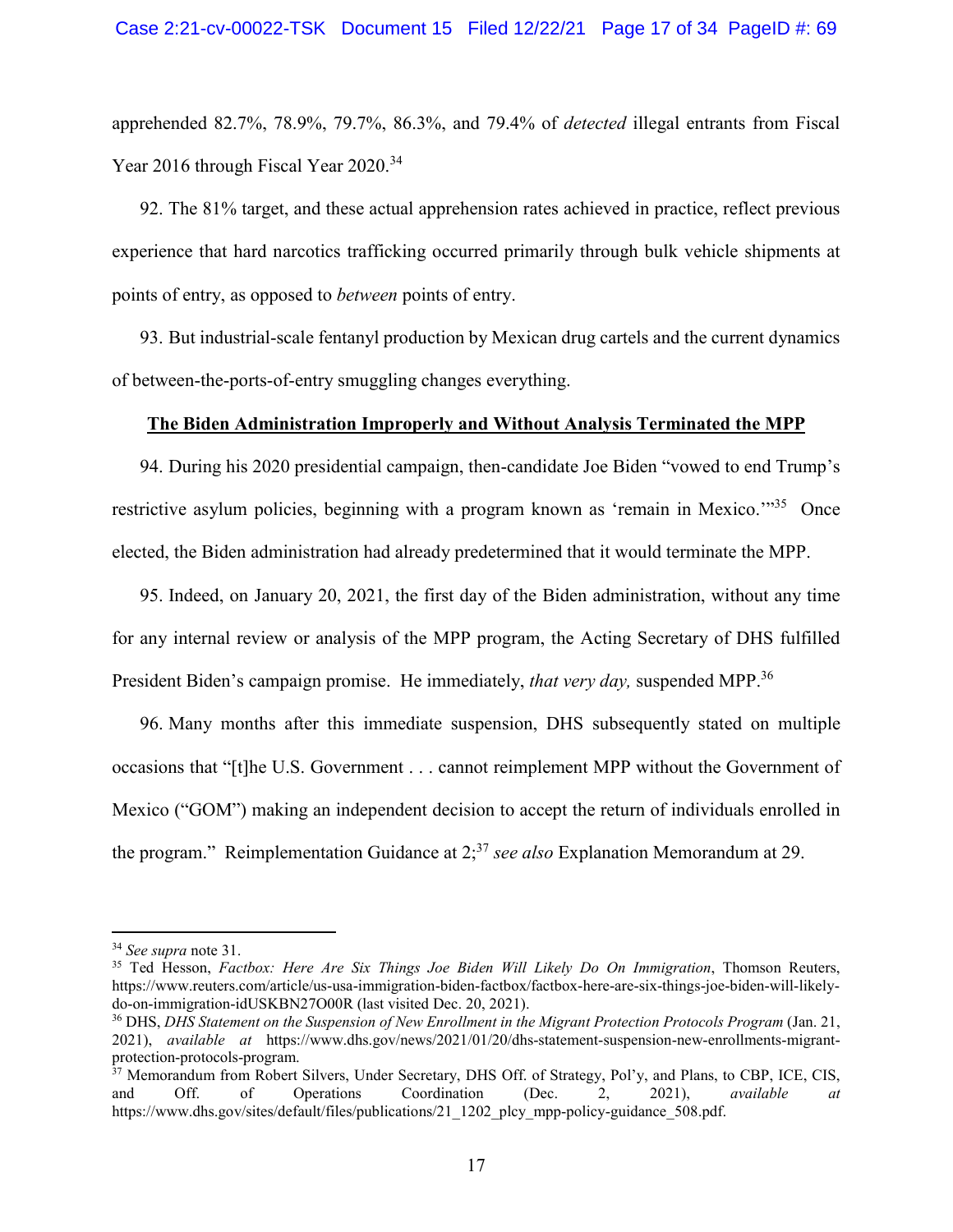97. Upon information and belief, at the time of the action on January 20, 2021, DHS' Acting Secretary knew of the foregoing issue and, as a logical consequence of this, knew that his "suspension" would effectively terminate the MPP program because the suspension functionally ceased operations consistent with the agreement with the GOM facilitating MPP. Consequently and as now repeatedly mentioned by DHS—restarting MPP would require the administration to negotiate a new agreement with the GOM.

98. On February 2, 2021, President Biden issued an Executive Order directing the Secretary of DHS "to promptly review and determine whether to terminate or modify the program known as the Migrant Protection Protocols." Executive Order 14010 of February 2, 2021, § 4(ii)(B), 86 Fed. Reg. 8267, 8269 (Feb. 2, 2021). The President instructed the Secretary to review MPP and take appropriate actions "consistent with public health and safety." *Id.* at § 4(i).

99. Upon information and belief, DHS had improperly predetermined that it would terminate the MPP, regardless of any such review.

100. While the Secretary's review of MPP was underway, the concern of fentanyl coming across the Southwest border was brought directly to the attention of the Secretary by Senator Rick Scott of Florida at the Senate Hearing on Unaccompanied Minors at US-Mexico Border on May 13, 2021.<sup>38</sup>

101. At another hearing on May 26, 2021, after stating that the Secretary was responsible for "opioid and drug interdiction," Senator Shelly Moore Capito of West Virginia, ranking member of the Homeland Security Appropriations Subcommittee, again brought the issue of fentanyl to the attention of the Secretary. Senator Capito informed Secretary Mayorkas "[t]his is a big issue for me. Drugs continue to pour across our border, including record amounts of fentanyl, which are

<sup>38</sup> *DHS Actions to Address Unaccompanied Minors at the Southern Border: Hearing Before the Comm. on Homeland Sec. & Gov. Affairs*,  $117<sup>th</sup>$  Cong. (2021) (statement of Senator Rick Scott).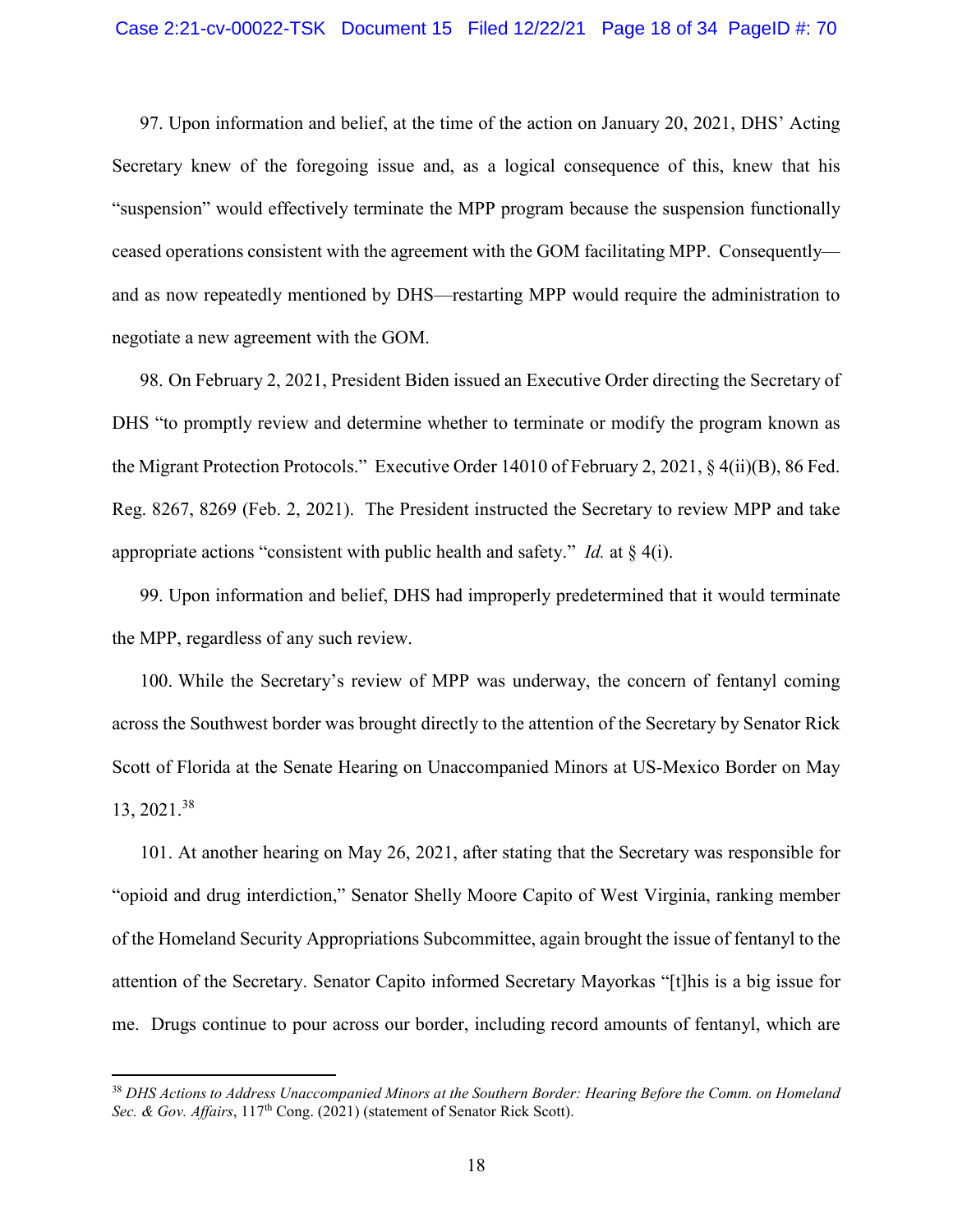devastating states like West Virginia and killing a lot of our people."<sup>39</sup>

102. On June 1, 2021, DHS Secretary Alejandro Mayorkas terminated the Migrant Protection Protocols Program, providing some discussion and explanation of the Termination Decision in the June Termination Memorandum.<sup>40</sup>

103. DHS's termination of the MPP was a major change that increased the "pull factor" attracting individuals without a lawful right to enter the United States or a legitimate asylum claim to nonetheless travel to and across the Southern border into this country, requiring the attention and limited resources of the Border Patrol.

104. By thusly burdening and distracting the Border Patrol, the termination of the MPP decreased the security of the border against fentanyl trafficking between ports of entry, leading directly to both increased numbers of smuggling attempts and increased rates of success in evading Border Patrol.

105. The June Termination Memorandum did not acknowledge or discuss how terminating MPP would affect drug trafficking across the border.

106. In an analogous, high-profile case decided just one year before DHS terminated MPP, the Supreme Court held DHS acted arbitrarily and capriciously in terminating the Deferred Action for Childhood Arrivals Program because DHS failed to consider an important aspect of the problem. *DHS v. Regents of the Univ. of Cal.*, 140 S. Ct. 1891 (2020).

107. Despite the alarms raised by Senator Scott and Senator Capito, the prominence of the *Regents* decision, and the President's instructions in his Executive Order to consider public health and safety (the "EO Health and Safety Directive"), DHS failed to consider fentanyl drug trafficking

<sup>&</sup>lt;sup>39</sup> Hearing on The FY 2022 Dept. of Homeland Sec. Budget Before the Subcomm. On Homeland Sec. 117<sup>th</sup> Cong. (2021) (statement by Senator Shelley Moore Capito).

<sup>40</sup> *See supra* note 2.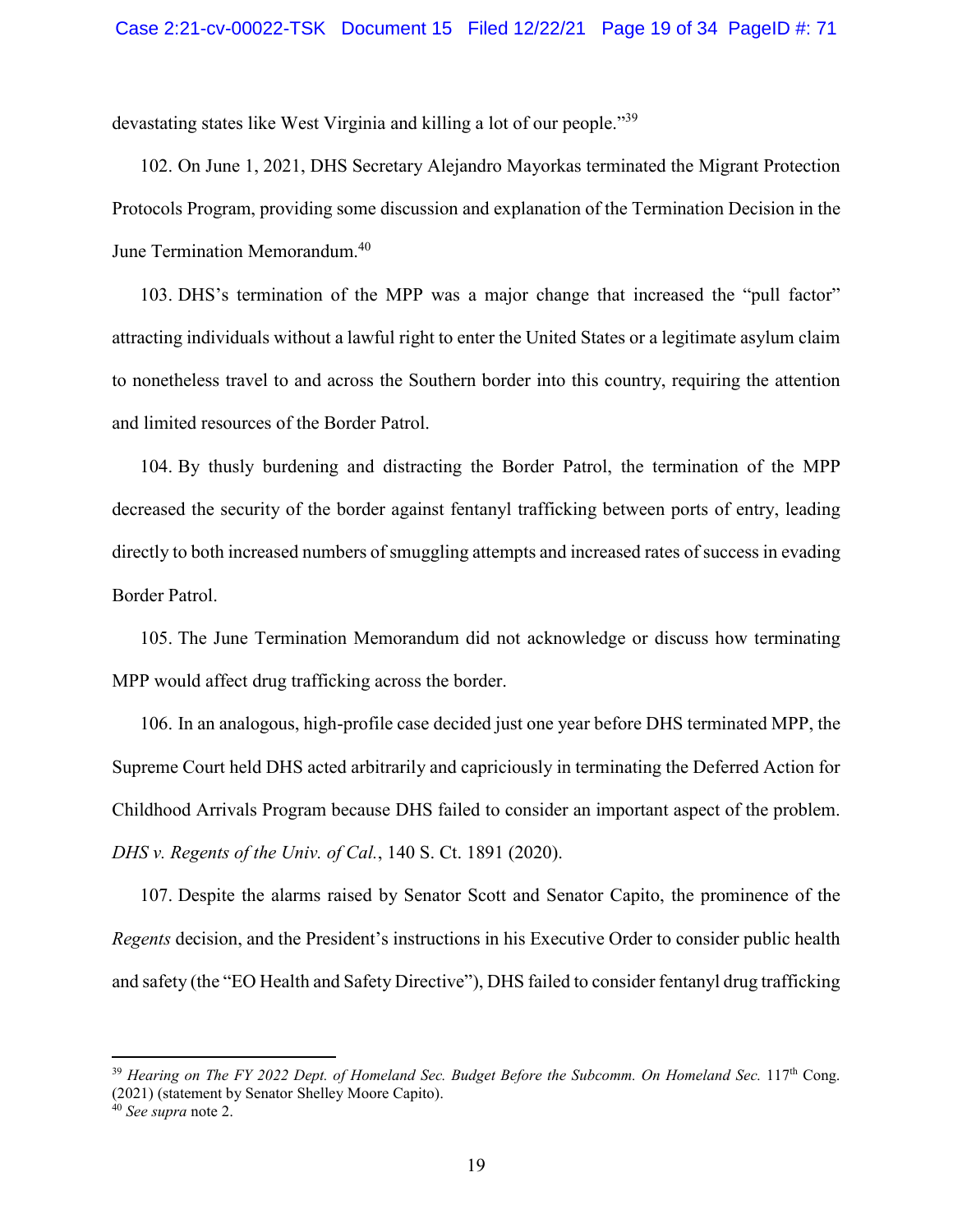in the Termination Decision and the June Termination Memorandum.

108. West Virginia Attorney General Patrick Morrisey objected to this failure in a letter to the Secretary on June 7, 2020. *See* Morrisey Letter. Attorney General Morrisey's letter informed the Secretary that his "action and accompanying justification memorandum entirely overlook[ed] a critical aspect of a major problem facing our country, the issue of illegal drug trafficking and fentanyl." *Id.*

109. Meanwhile, the concerns of Attorney General Morrisey and others that the formal termination of MPP would aggravate the fentanyl trafficking problem began to be borne out almost immediately. Not long after Attorney General Morrisey's letter, Gloria Chavez, Chief Border Patrol Agent for the El Paso Sector, emphasized that "[f]or the first time, we're starting to see these tactics where fentanyl is being smuggled *between* ports of entry" at that portion of the border.<sup>41</sup>

110. As emphasized in Attorney General Morrisey's letter, "[t]his is a pressing and urgent matter impacting West Virginia and every State suffering from fentanyl abuse and illegal drug trafficking," "[l]ives are being lost every day," and "[t]here is no time for delay." *See* Morrisey Letter.

111. On August 13, 2021, the Texas court issued an injunction against the enforcement of the decision to terminate the MPP (the "Texas Court Order"), finding it to be, among other things, arbitrary and capricious.<sup>42</sup>

112. After issuance of the Texas Court Order on August 13, 2021, DHS had to either abandon its termination of the MPP or it had to take one of two actions:

a. Give a fuller explanation of the Agency's reasoning at the time of the original

<sup>41</sup> *See supra* note 22 (emphasis added).

 $42$  Memorandum Opinion and Order, Texas v. Biden, No. 2:21-CV-067-Z (N.D. Texas Aug. 13, 2021), ECF No. 94, 2021 WL 3603341.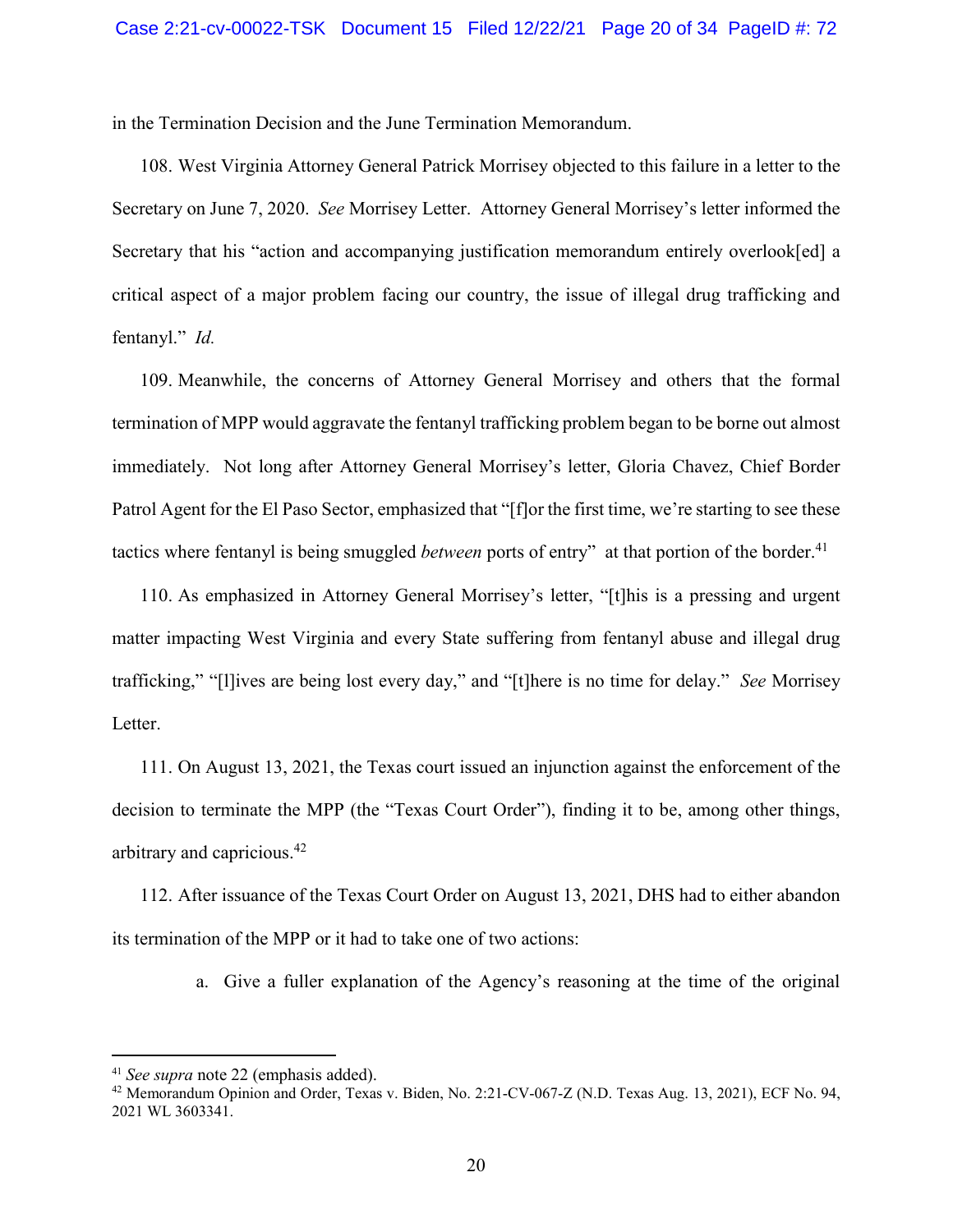agency action; or

b. Take new agency action, which means full compliance with relevant sections of the APA and engaging in *new* reasoned decision making without a pre-determined outcome. The agency is "bound to deal with the problem afresh, performing the function delegated to it by Congress*.*" *Sec. & Exch. Comm'n v. Chenery Corp*., 332 U.S. 194, 201, 67 S. Ct. 1575, 1579, 91 L. Ed. 1995 (1947); *see also Islander E. Pipeline Co., LLC v. Connecticut Dep't of Env't Prot.*, 482 F.3d 79, 105 (2d Cir. 2006) ("Any effort by the [agency] to pursue a "strategy" to justify a foreordained [conclusion] would be incompatible with a reviewing agency's mandate to use its expertise to come to a reasoned decision supported by substantial evidence. . . . To the extent some evidence indicates a greater concern with mounting a public relations campaign . . . than with neutrally evaluating the record evidence, that evidence further supports the conclusion that the Denial was arbitrary and capricious.")

113. DHS purported to follow the second option in its October Termination Memorandum, stating that "the Secretary has *considered anew* whether MPP should be maintained, terminated or modified…" October Termination Memorandum at 2, 4 (emphasis added).

114. However, in what appears to have been a reflection of a predetermined outcome, DHS announced its decision to terminate MPP well before it published new memoranda on October 29, 2021, or could have fully completed the analysis purportedly reflected in those documents.

115. Specifically, on September 29, 2021—a full month in advance of its October memoranda—DHS very clearly stated that it *was* going to terminate MPP.<sup>43</sup>

<sup>43</sup> *See supra* note 3.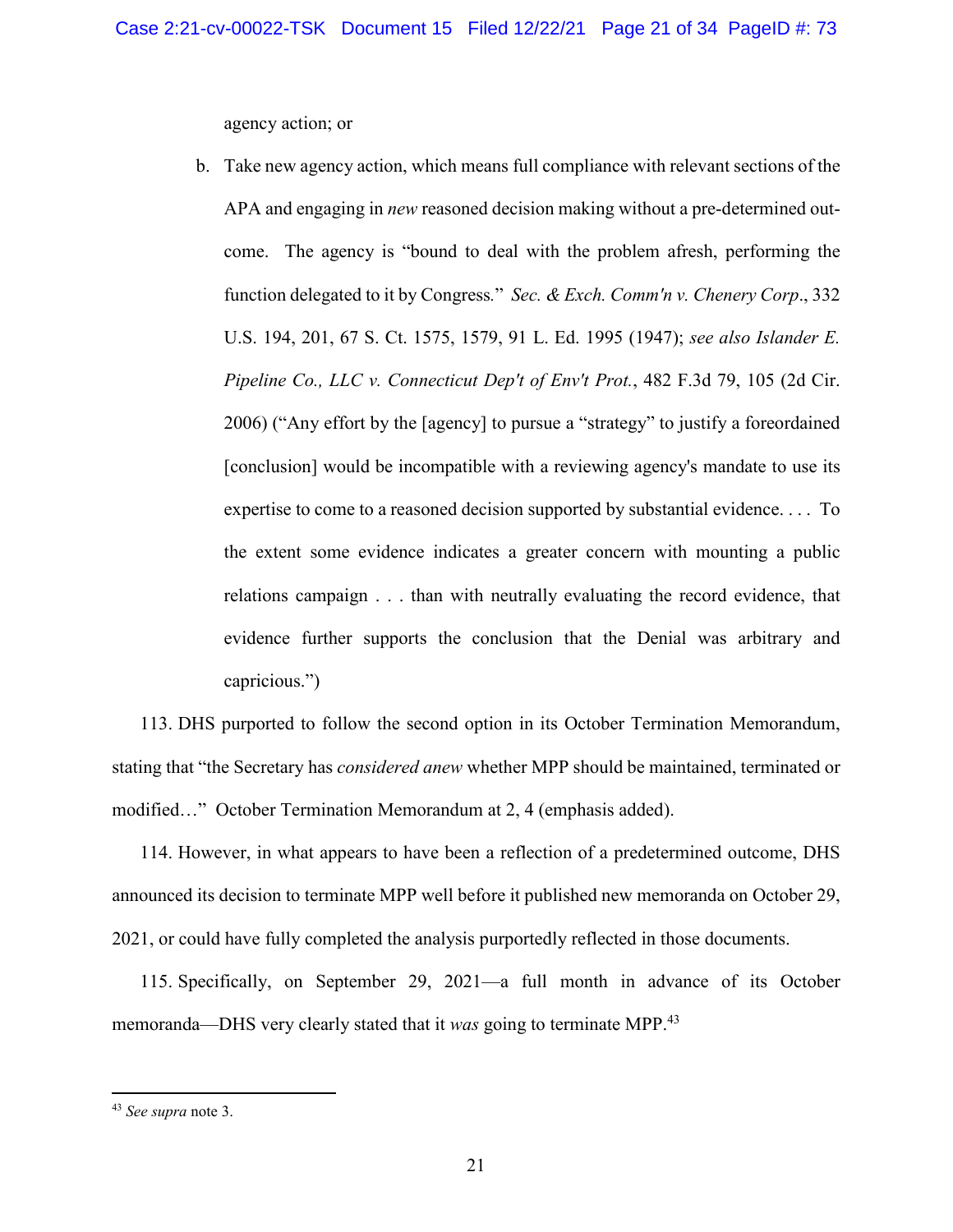### Case 2:21-cv-00022-TSK Document 15 Filed 12/22/21 Page 22 of 34 PageID #: 74

116. This plan and decision was repeated on October 15, 2021, when DHS' twitter feed announced that "DHS will be issuing a memo terminating MPP…"

117. Media reported on this, as well. For example, on October 19, 2021, Catholic news services reported DHS' predetermined intention to terminate MPP: "On Twitter, DHS said that "separately, as announced previously, DHS also will be issuing a memo terminating MPP[.]"<sup>44</sup>

118. However, DHS could not have completed its "new" analysis by October 15, 2021—let alone September 29, 2021, when its decision was disclosed online—because DHS did not at that time have the data relied upon in the October Termination Memorandum. *See, e.g.,* Explanation Memorandum at 25 ns. 103-106 (referencing data obtained on Oct. 28, 2021).

119. DHS did not consider the impact on U.S. citizens or DHS' core statutory mission cited above to "monitor connections between illegal drug trafficking and terrorism, coordinate efforts to sever such connections, and otherwise contribute to efforts to interdict illegal drug trafficking," or even the EO Health and Safety Directive.

120. In the October Termination Memorandum, DHS spent only one page out of 39 pages addressing the core mission of DHS and ICE (i.e. protecting the homeland) and dismissed all concerns with a wave of the hand and very little hard data. And the data provided is either misleading or insufficient as it addresses fentanyl and other drug problems.

121. Further, only two sentences in the entire document even mention the deadly fentanyl epidemic: "Meanwhile, hard narcotics, including cocaine, methamphetamine, heroin, and fentanyl, are historically smuggled through ports of entry and thus have very little connection to MPP's implementation. Seizure trends for hard drugs at ports of entry have been mixed, with

<sup>44</sup> Rhina Guidos, *After Court Order, DHS Officials Aim To Resume 'Remain In Mexico' Policy*, National Catholic Reporter (Oct. 19, 2021), https://www.ncronline.org/news/justice/after-court-order-dhs-officials-aim-resume-remainmexico-policy.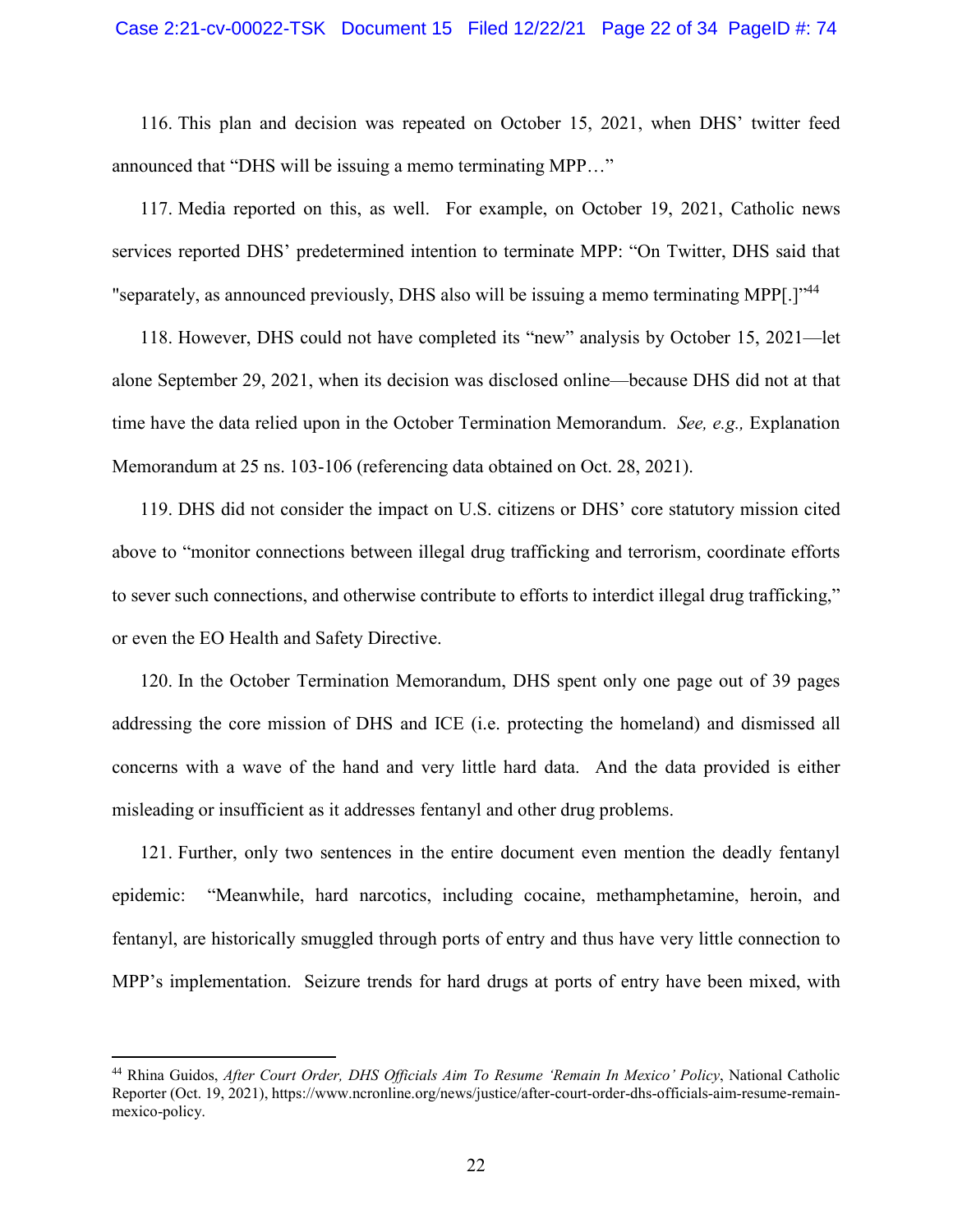### Case 2:21-cv-00022-TSK Document 15 Filed 12/22/21 Page 23 of 34 PageID #: 75

fentanyl and methamphetamine seizures increasing substantially year on year since FY18, cocaine seizures remaining largely flat, and heroin seizures substantially higher in FY19 and FY21 than in FY18 and FY20." October Termination Memorandum at 25-26.

122. However, that data as to fentanyl is inaccurate, out of date, or otherwise false. Fentanyl is now smuggled largely between ports of entry. *See* ¶¶ 45, 46, 75 and 109. Further, as alleged in Paragraphs 66-84, even very small amounts of fentanyl smuggled between ports of entry are vastly stronger, more lethal, and much more valuable than copious amounts of marijuana or other narcotics that have typically been smuggled between ports of entry. The October Termination Memorandum virtually ignores this and the resulting harm to Americans generally and West Virginians specifically.

123. The October Termination Memorandum also dismisses the State's reliance concerns without any discussion or analysis.

124. The States must rely on DHS to protect them from the dangers that DHS and ICE are charged with confronting per their respective mission statements, in particular to enforce immigration law and protect the States from the harmful consequences of illegal immigration. *See Arizona*, 567 U.S. at 394-400. With the power to regulate immigration, comes the responsibility to enforce it. *Id.* at 416.

125. By virtue of the federal government's role and responsibilities vis-à-vis border security and immigration, West Virginia has no option but to rely on the federal government to actually enforce the law. DHS's mission includes the obligation to "contribute to efforts to interdict illegal drug trafficking," and it failed to do so here to the detriment of West Virginia.

126. Indeed, Attorney General Morrisey explained West Virginia's reliance interest in his June 7 Letter, writing, "[a]s a State, West Virginia must rely on the federal government to secure the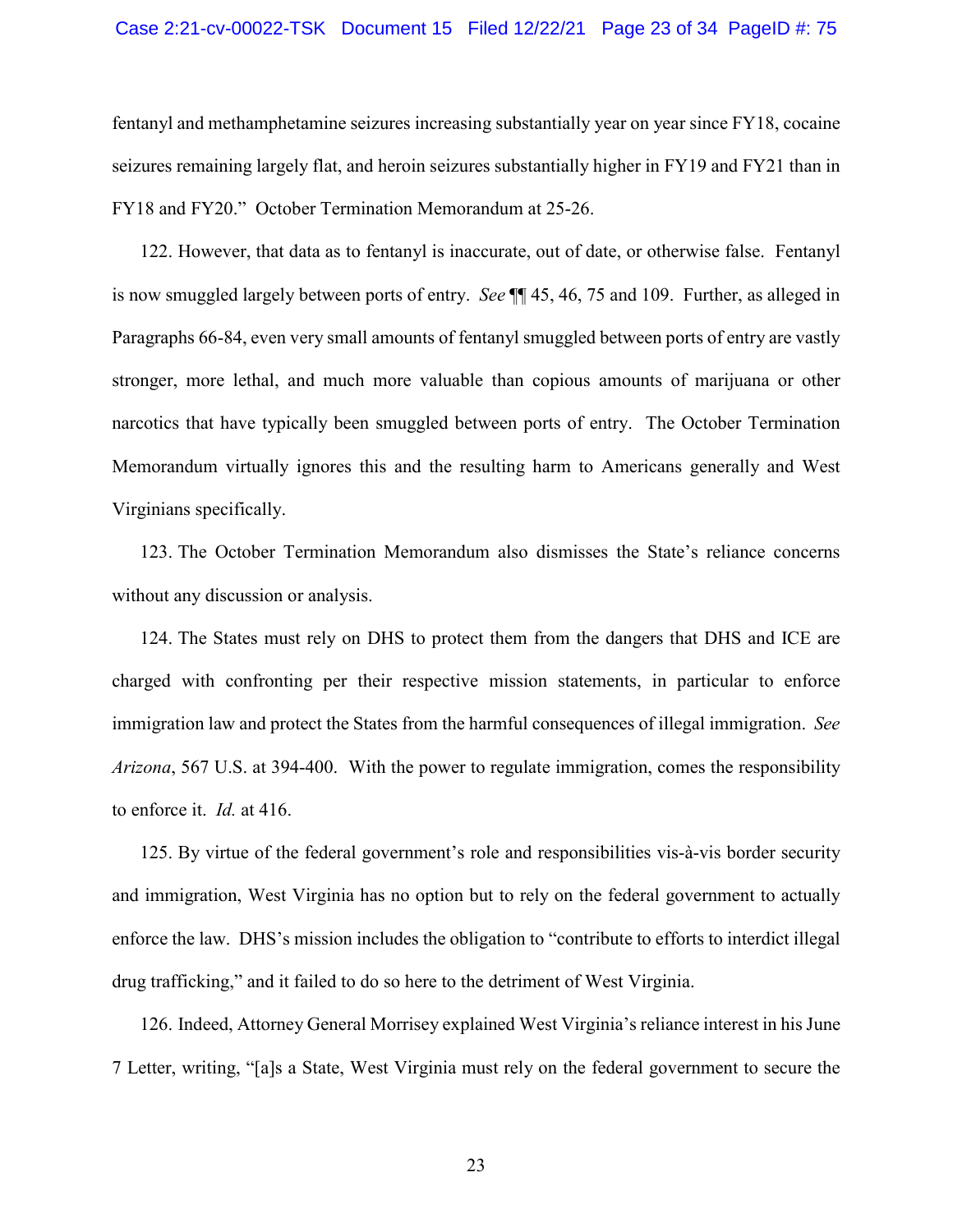border against this deadly scourge [of fentanyl]."

127. The October Termination Memorandum dismissed this most fundamental reliance interest, even though the illegal drug trafficking across the Southwest border and its obvious real consequences to lives and resources have not slackened but seemingly increased.

128. The October Termination Memorandum justifies its conclusion to terminate MPP not based on the values of DHS' and ICE's missions or harm to the American public and the States, but rather on the MPP program as being difficult to administer, taking away resources from other border control efforts, and presenting an unacceptable risk of harm to anyone remaining in Mexico while their asylum claims were being processed and evaluated.

129. In the event that DHS now claims that the October Termination Memorandum is nothing more than a fuller explanation of its reasoning at the time of the Termination Decision, it is still invalid.

130. As a fuller explanation, DHS is limited to the original rationale and cannot add *post hoc*  rationalizations. "If the October 29 Memoranda are post hoc rationalizations, they are powerless to cure the June 1 Termination Decision's problems." *Texas v. Biden*, No. 21-10806, 2021 WL 5882670, at \*17 (5th Cir. Dec. 13, 2021).

## **CAUSES OF ACTION**

### **COUNT I –TERMINATION OF MPP VIOLATED THE APA**

131. Plaintiff realleges, adopts, and incorporates by reference the foregoing paragraphs as though fully set forth herein.

132. The APA requires a court to "hold unlawful and set aside agency action" that is "arbitrary, capricious, [or] an abuse of discretion." 5 U.S.C. § 706(2).

133. Defendants' Termination Decision, as explained by the June Termination Memorandum,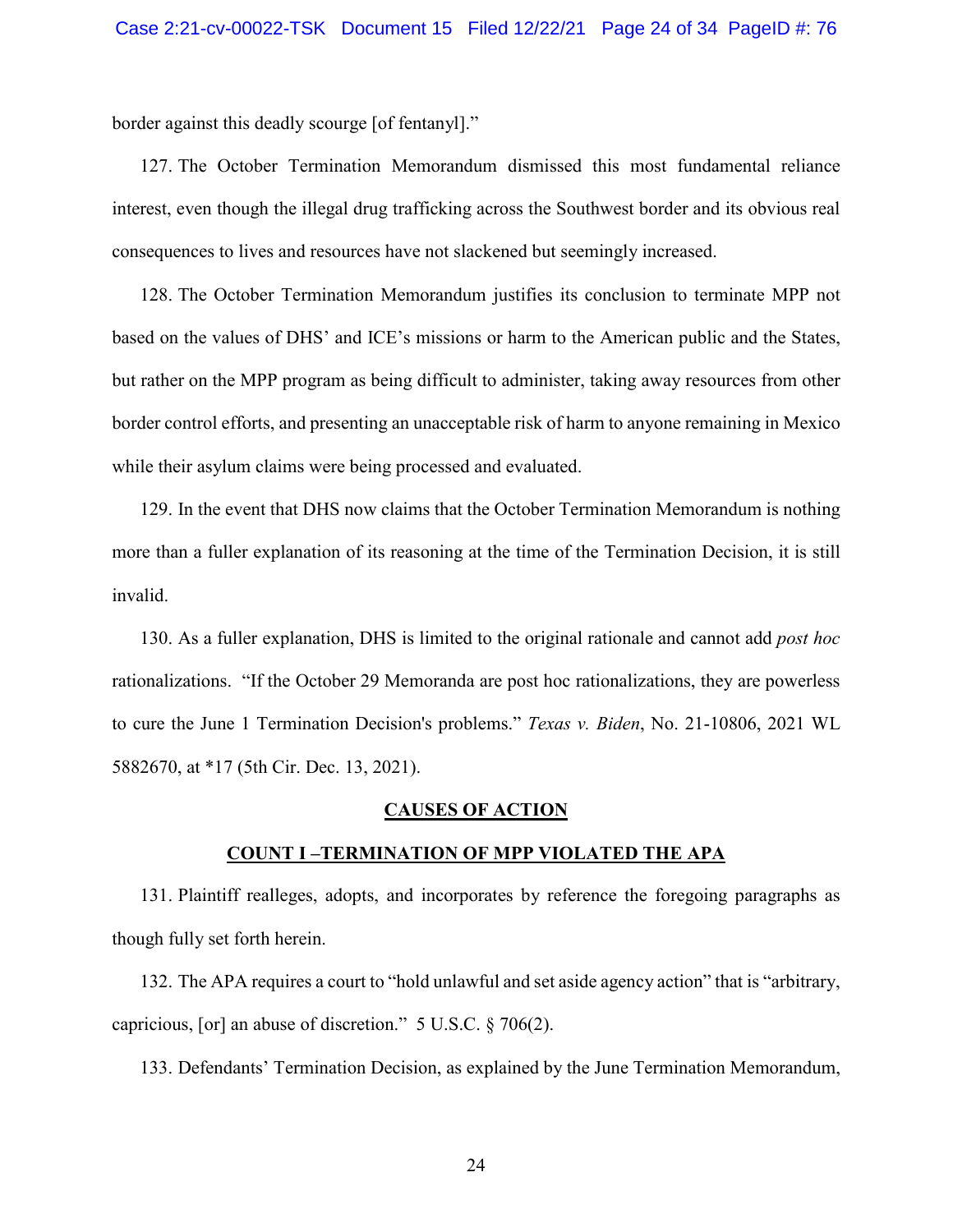and/or the October 29, 2021, memoranda was arbitrary, capricious, an abuse of discretion. It failed to consider a critical aspect of discontinuing the MPP: the impact of such a decision on deadly fentanyl trafficking, the consequences and costs of that impact on trafficking, and the ability of DHS to secure the border against that trafficking.

# **COUNT II - THE REIMPLEMENTATION MEMORANDUM IS INVALID**

134. Plaintiff realleges, adopts, and incorporates by reference the foregoing paragraphs as though fully set forth herein.

135. DHS was to reinstate or re-implement the MPP program per the Texas Court Order. Over three months later, in December 2021, DHS issued its Reimplementation Guidance.

136. The Reimplementation Guidance purports to comply with the Texas Court Order and to follow U.S. law. It does neither. Rather, it seems designed more as an effort to *appear* to restore MPP, while in actuality it does nothing of the sort.

137. The Reimplementation Guidance asserts that DHS will "begin to enroll certain noncitizens into MPP and processing them for return to Mexico." *See* Reimplementation Guidance at 2.

138. The Reimplementation Guidance adds multiple exceptions that are inconsistent with the law, including broad, undefined and vague exceptions for the following categories that will not be returned to Mexico:

- a. Those with a known mental or physical health issue, including a disability or a medical condition related to pregnancy;
- b. Those with particular vulnerabilities given their advanced age; and
- c. Those at increased risk of harm in Mexico due their sexual orientation or gender identity.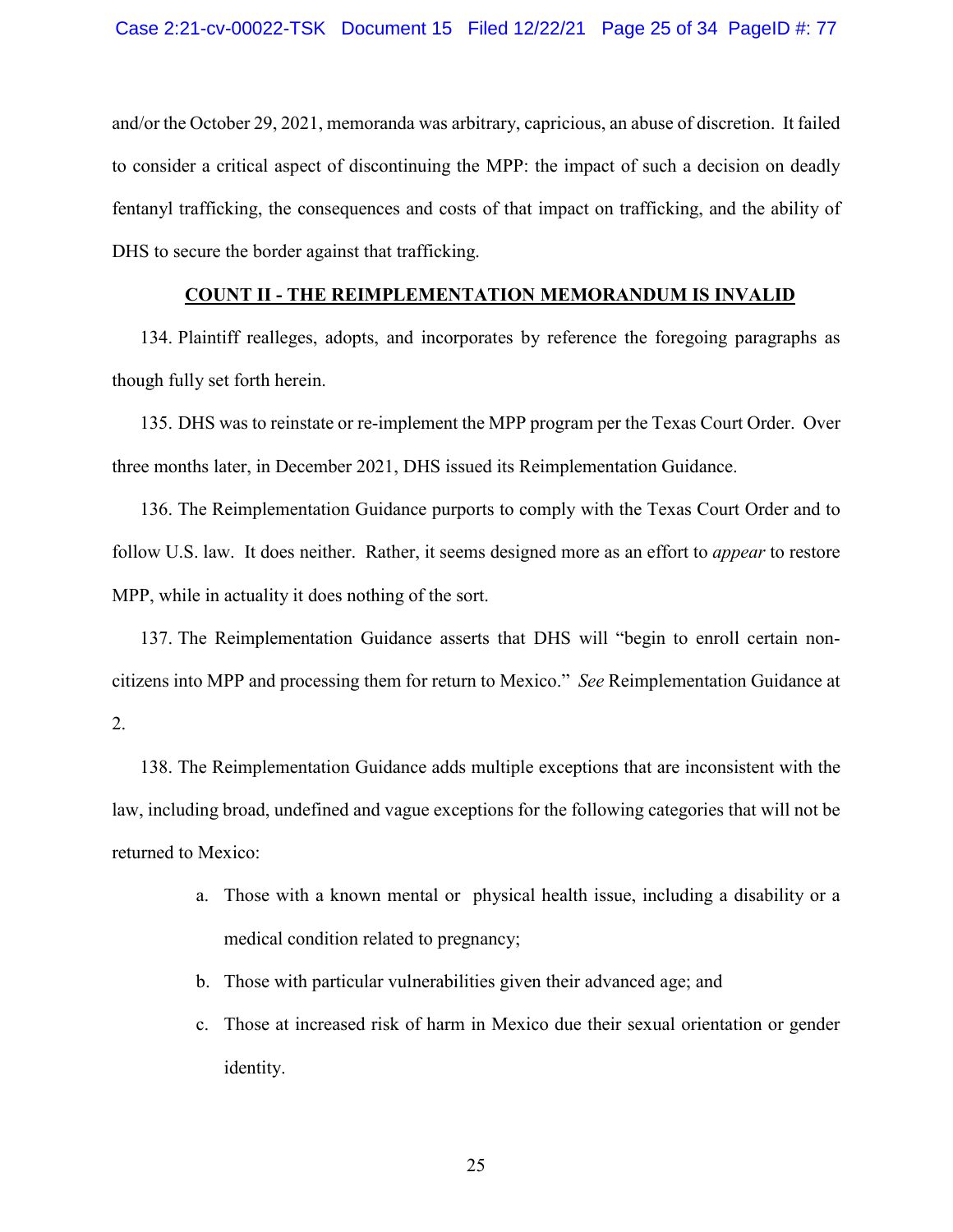*See Id.* at 5.

139. While these exemptions are compassionate, the Reimplementation Guidance does not cite any provisions of the U.S. immigration law that would support these exemptions.

140. The Reimplementation Guidance appears to rely heavily on various international conventions and protocols.

141. The Reimplementation Guidance states that the United States will follow Article 3 of the Convention Against Torture and Other Cruel, Inhuman or Degrading Treatment or Punishment (CAT), which states "[n]o State Party shall expel, return ('refouler') or extradite a person to another State where there are *substantial grounds* for believing that he would be in danger of being subjected to torture." *See Id.* at 2 (emphasis added).

142. However, the Reimplementation Guidance unlawfully changes this standard.

143. The Reimplementation Guidance requires CBP officials to "proactively ask questions upon initial enrollment to determine whether an individual being considered for enrollment in MPP possesses a fear of return to Mexico." *Id.* at 5.

144. A person answering in the affirmative will be given an interview within 24 hours and "[i]ndividuals who establish that there is a 'reasonable possibility'" "that they will be tortured in Mexico are not subject to MPP and will not be returned to Mexico." The standard of "*reasonable possibility*" is a much lower standard than the more objective CAT standard of "there are *substantial grounds* for believing." The former may only require an individual to assert "I believe it is a reasonable possibility that I will be tortured if I return to Mexico" whereas "substantial grounds for believing" requires that the CBP—not the immigrant—actually believes this based on "substantial grounds."

145. The Reimplementation Guidance also requires CBP to provide "legal resource packets"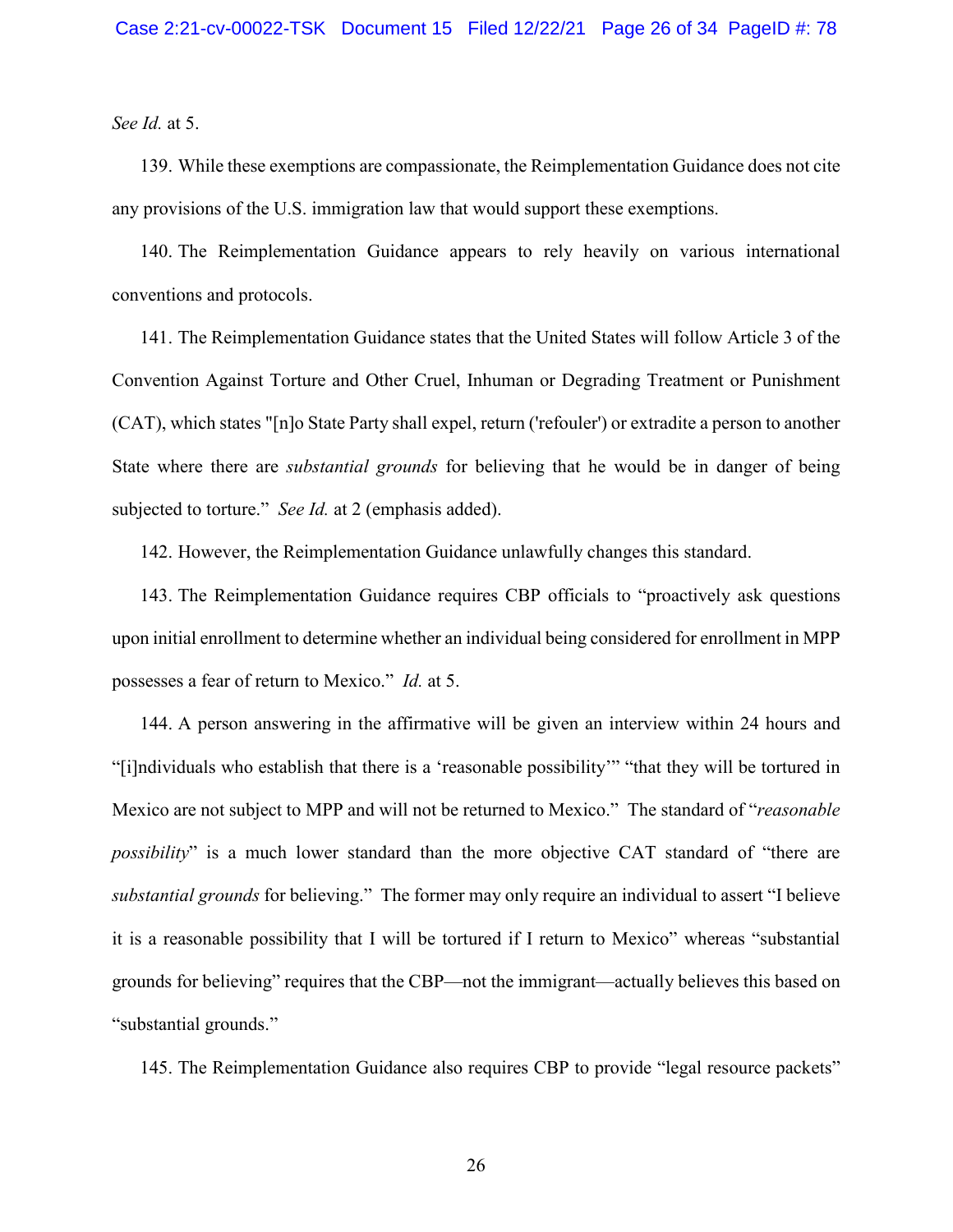to MPP enrollees, which, upon information and belief, will provide enrollees with clear direction on how to avoid being returned to Mexico—effectively avoiding the focus of MPP—simply by communicating "I believe there is a reasonable possibility that I will be tortured if I return to Mexico."<sup>45</sup>

146. Similarly, the Reimplementation Guidance misstates and misapplies Article 33 of the 1951 Convention Relating to the Status of Refugees (the "1951 Convention"), which states that: "[n]o Contracting State shall expel or return ('refouler') a refugee in any manner whatsoever to the frontiers of territories where his life or freedom would be threatened on account of his race, religion, nationality, membership of a particular social group or political opinion." Reimplementation Guidance at 2 n.1.

147. This requires a *determination* that the refugee's *life or freedom* would be threatened based on one of *five* categories.

148. The Reimplementation Guidance greatly expands this exception arising from the 1951 Convention. The Reimplementation Guidance would prevent an individual's return to Mexico (a) not if there is a "determination" of the threat to his "life or freedom," but rather if the individual can just establish "a reasonable possibility," (b) not if there is a "threat" to his life or freedom, but rather if there is a reasonable possibility of "persecution," and finally, (c) not based on just the *five* enumerated grounds, but rather on account of any "*statutorily protected ground*." These expansions are beyond the authority of DHS.

149. The Reimplementation Guidance fails to address the provisions of the 1951 Convention, Article 32(1) which allows the United States to expel a refugee "on grounds of national security or public order," such as a positive COVID test, mass migration undermining public order,

<sup>45</sup> See supra note 6.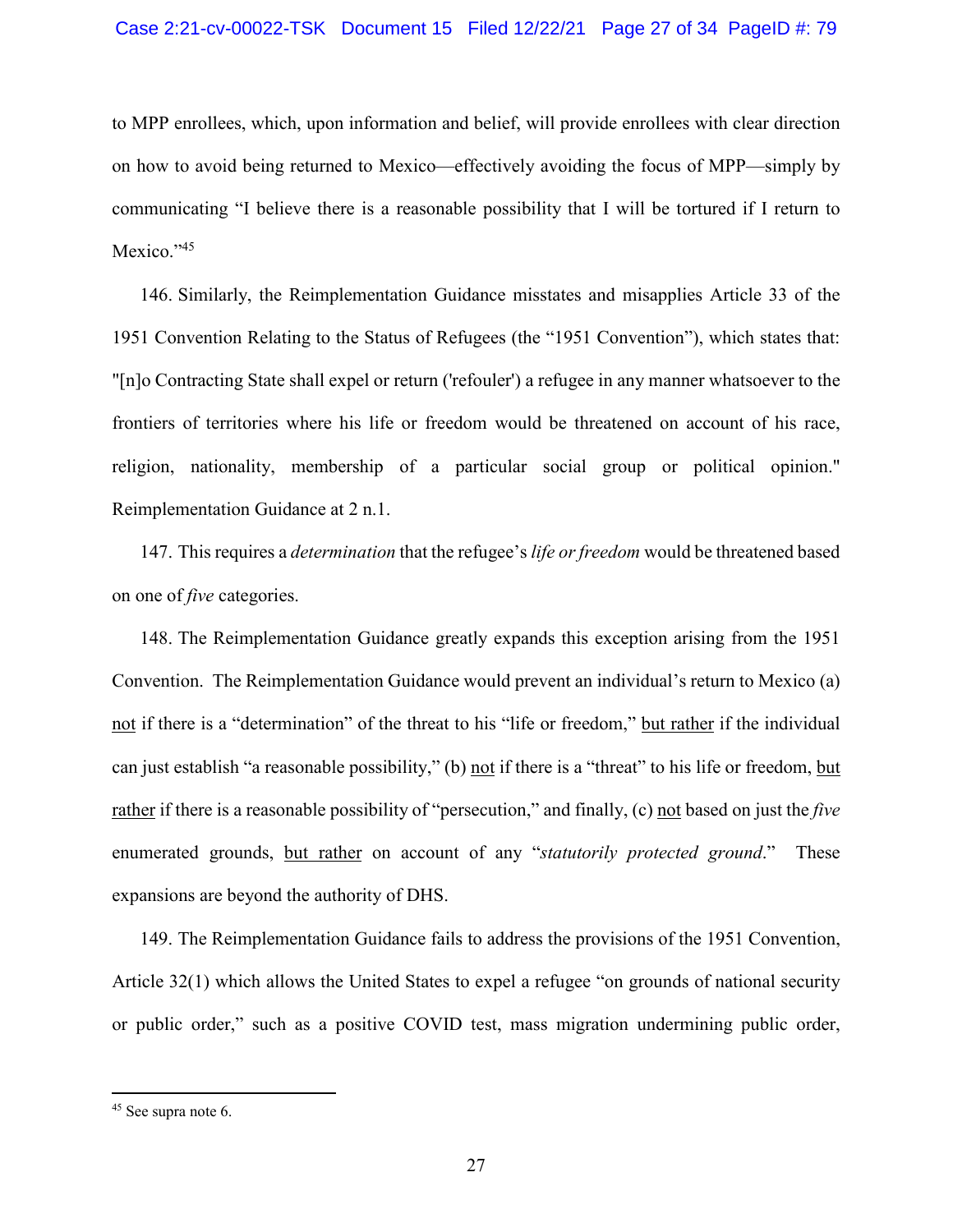trespassing on private property, or other crimes harming others' property or persons.

150. The Reimplementation Guidance fails to provide for informing the refugee of the *duty* that "he conform to [the country's] laws and regulations as well as to measures taken for the maintenance of public order." *See* 1951 Convention, Article 2.

151. The Reimplementation Guidance fails to account for the provisional measures in the 1951 Convention providing for provisional measures "essential to the national security in the case of a particular person, pending a determination by the Contracting State that that person is in fact a refugee and that the continuance of such measures is necessary in his case in the interests of national security," such as the increased influx of lethal dosages of fentanyl. *See* 1951 Convention, Article 9.

152. Keeping all refugees outside the boundaries of the United States pending confirmation that they do not pose a threat at this time of COVID and fatal fentanyl smuggling is a reasonable provisional measure that the Reimplementation Guidance does not consider.

153. The Reimplementation Guidance fails to address the limitation of the number of refugees allowed into the United States as required by 8 U.S.C. § 1157.

154. The Reimplementation Guidance appears to bind the Agency and also notifies third parties—illegal immigrants—of their newly-created rights enunciated in the Reimplementation Guidance.

155. Further, nothing in the Reimplementation Guidance genuinely leaves the agency and its [employees] free to exercise discretion.

156. The Reimplementation Guidance is invalid because it exceeds DHS' authority and otherwise violates 5 U.S.C § 706 and the APA.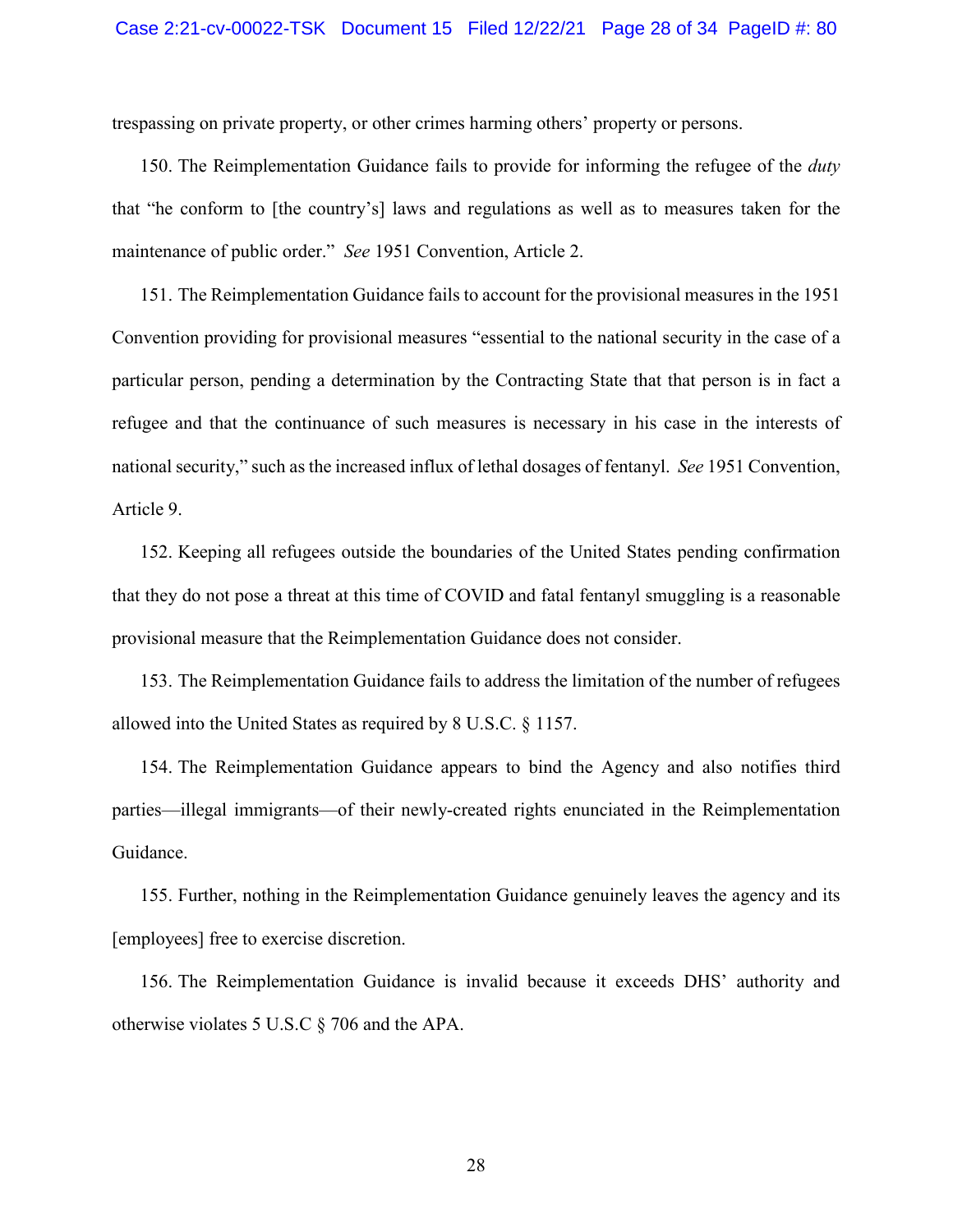# **COUNT III – VIOLATION OF 8 U.S.C. SECTION 1225**

157. Plaintiff realleges, adopts, and incorporates by reference the foregoing paragraphs as though fully set forth herein.

158. APA prohibits agency action that is "arbitrary, capricious, an abuse of discretion, or otherwise not in accordance with law" or "in excess of statutory jurisdiction, authority, or limitations, or short of statutory right." 5 U.S.C. § 706(2)(A) and (C).

159. Federal law directs the government to detain virtually all aliens applying for admission into the United States. The government "shall ... detain[]" any alien who is not "clearly and beyond a doubt entitled to be admitted" pending removal proceedings.  $8 \text{ U.S.C.} \& 1225(b)(2)(A)$ . For aliens "arriving on land ... from a foreign territory contiguous to the United States," the government may opt to "return the alien to that territory pending" removal proceedings. 8 U.S.C. §  $1225(b)(2)(C)$ . These provisions give the government an exclusive choice for aliens not "clearly" and beyond a doubt entitled to be admitted" who "arriv[e] on land ... from a foreign territory contiguous to the United States": either detain the alien pending removal proceedings, or otherwise return the alien to the country from which he or she arrived pending removal proceedings.

160. Indeed, "Congress expressly authorized the MPP program by [this] statute." *Texas v. Biden*, 2021 WL 5882670, at \*3.

161. The government claims that it lacks the capacity to detain the vast majority of the tens of thousands of aliens now arriving on land from Mexico, a foreign territory contiguous to the United States, who are not clearly and beyond a doubt entitled to admission to the United States.

162. Through MPP, the government was capable of addressing this dilemma by electing to return aliens not clearly and beyond a doubt entitled to admission to Mexico pending removal proceedings. By discontinuing the MPP, DHS has created its own problem, causing it to fail to

29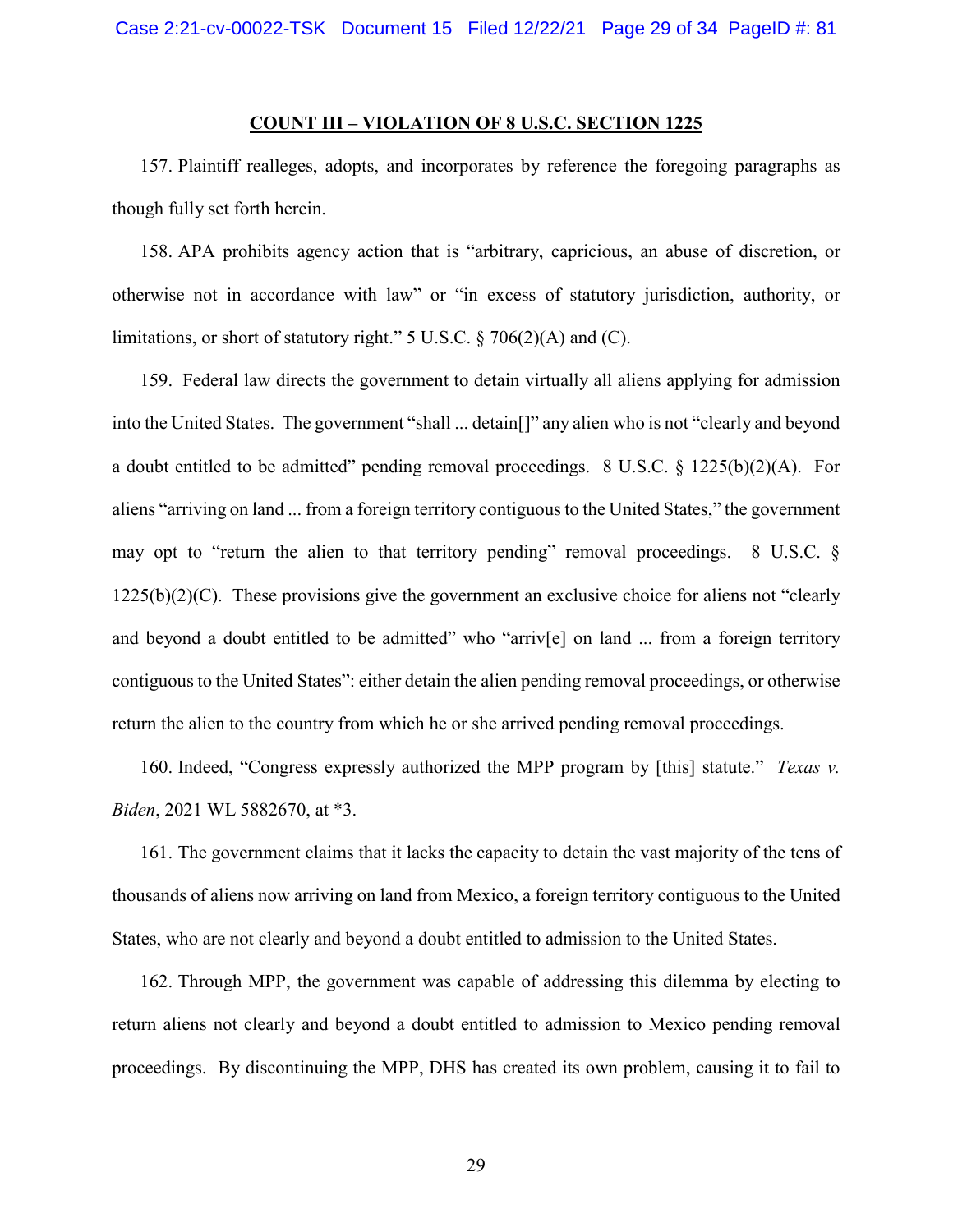meet its statutory obligations to detain or otherwise return aliens pending removal proceedings.

163. Because the government cannot detain many of these aliens, tens of thousands will instead be released into the United States and fail to show up for statutorily required removal proceedings. 83 Fed. Reg. 55,946.

164. This likelihood or near certainty of release incentivizes illegal immigration by allowing aliens to remain in the United States during immigration proceedings even if they do not have a valid asylum claim and, in many instances, never appear for court dates, simply disappearing into the United States—notwithstanding that these aliens have not shown that they are "clearly and beyond a doubt" entitled to enter the country, much less remain in it.

165. The June Termination Memorandum, the October Termination Memorandum, and the Reinstatement Guidance confirm that Defendants will unlawfully fail to detain illegal aliens and unlawfully release illegal aliens into the interior of the United States, notwithstanding Section 1225's directives and the ability to avoid these statutory violations through full reimplementation of MPP.

166. Federal statute allows for the Attorney General to temporarily parole certain aliens "only on a case-by-case basis for urgent humanitarian reasons or significant public benefit." 8 U.S.C. § 1182(d)(5)(A) (emphasis added). DHS cannot use that power to parole aliens *en masse*; that is entirely contrary to the "case-by-case" requirement that Congress embedded in the statute. DHS cannot use this code provision as an exception to its enforcement of Section 1225.

167. Terminating MPP therefore violates 8 U.S.C. § 1225.

## **COUNT IV – FAILURE TO TAKE CARE TO ENFORCE THE LAW**

168. Plaintiff realleges, adopts, and incorporates by reference the foregoing paragraphs as though fully set forth herein.

30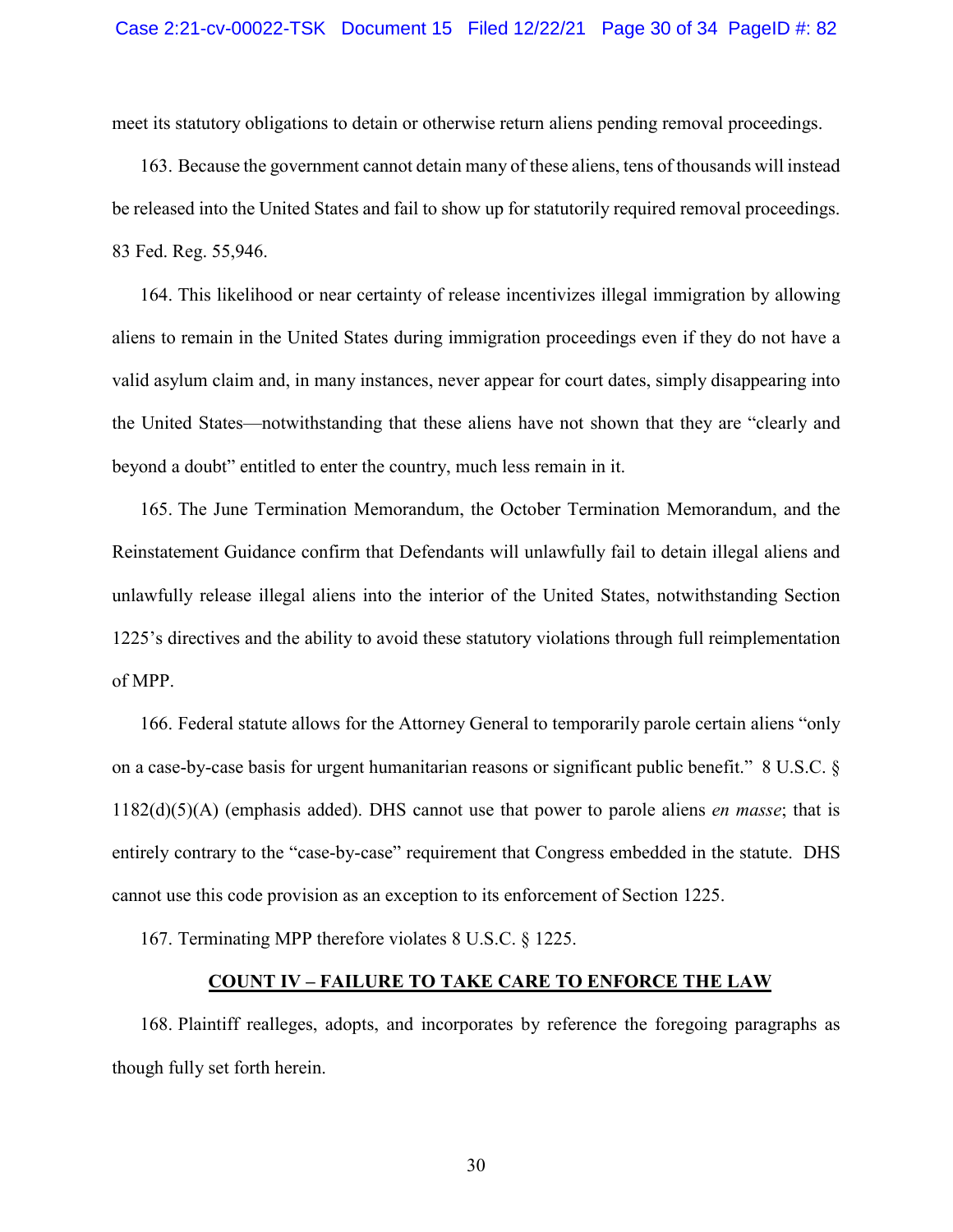169. The Constitution requires the President to "take Care that the Laws be faithfully executed," (the "Take Care Clause"). U.S. CONST. art. II, § 3.

170. DHS and its officers are bound by this directive. *See* U.S. CONST. art. II, § 1, cl. 1 (vesting "[t]he executive Power" in the President).

171. DHS' suspension, discontinuation, or evasion of the MPP violates the Take Care Clause. It does this by (a) violating a statutory framework obligating DHS to detain or otherwise return aliens, and (b) predictably allowing (and encouraging) more aliens to illegally enter into the United States. This then results in more aliens violating immigration law requirements once released into the interior without first going through the statutory methodology for qualifying refugees before such release.

172. "The duty to execute the laws faithfully means that the President may not—whether by revocation, suspension, dispensation, inaction, or otherwise—fail to honor and enforce statutes to which he or his predecessors have assented, or which may have been enacted over his objection." Christopher N. May, *Presidential Defiance of "Unconstitutional" Laws: Reviving the Royal Prerogative*, 21 Hastings Const. L.Q. 865, 873-74 (1994).

173. U.S. immigration law requires that the government detain any alien who is not "clearly and beyond a doubt entitled to be admitted" pending removal proceedings, 8 U.S.C. § 1225(b)(2)(A), or, alternatively for aliens "arriving on land ... from a foreign territory contiguous to the United States," optionally "return the alien to that territory pending" removal proceedings, 8 U.S.C. § 1225(b)(2)(C).

174. The October Termination Memorandum and the Reimplementation Guidance confirm that Defendants will unlawfully prioritize alternatives to detention, unlawfully fail to detain illegal immigrants, and unlawfully release illegal aliens into the interior of the United States,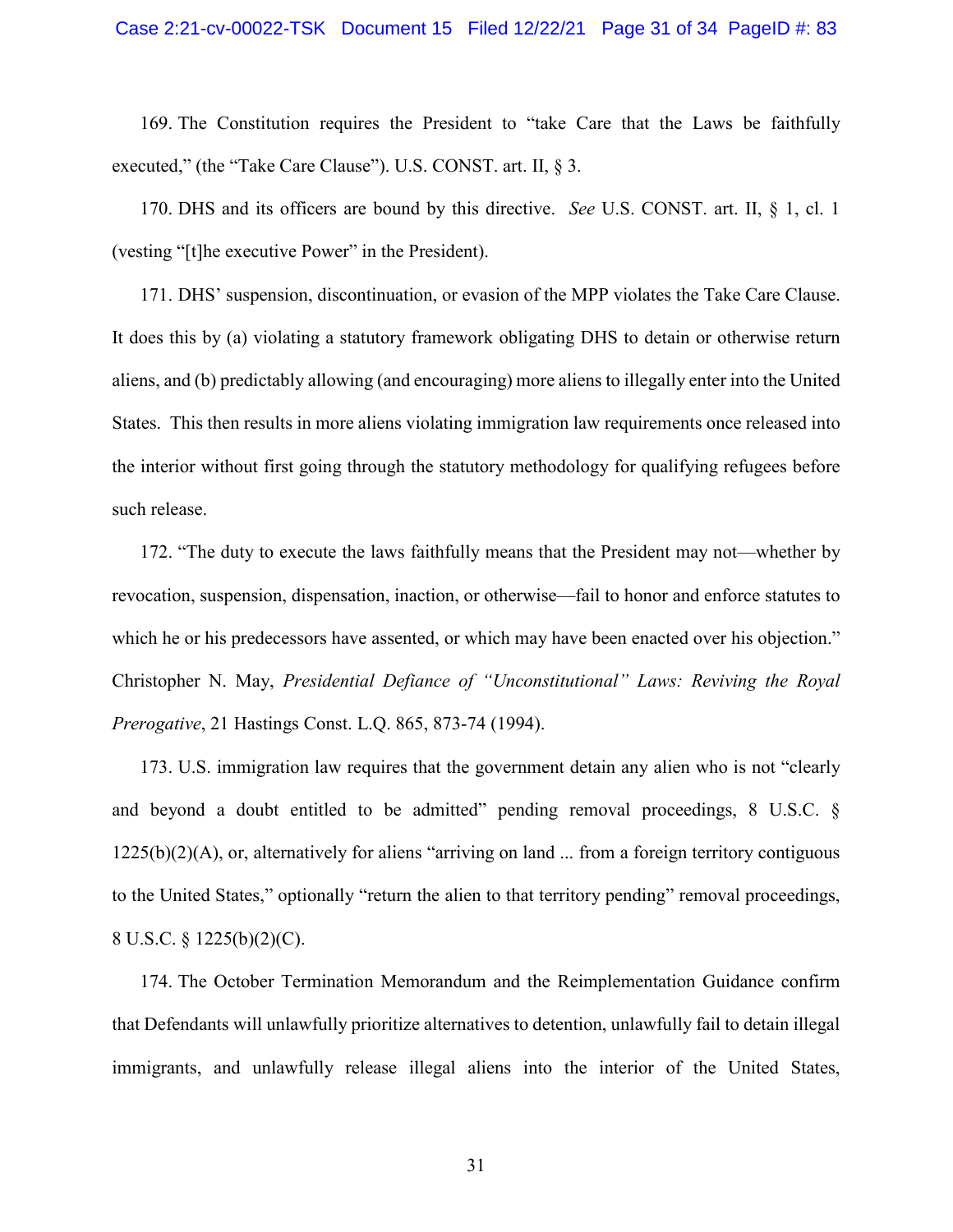notwithstanding the directives in Section  $1225(b)(2)(C)$  and the ability to avoid these statutory violations through MPP.

175. Unconstitutional agency action or inaction violates the APA. *See* 5 U.S.C. § 706.

176. This constitutional violation is also actionable independent of the APA. Federal courts have long exercised the power to enjoin federal officers from violating the Constitution, pursuant to their inherent equitable powers. *See Armstrong v. Exceptional Child Center, Inc.*, 575 U.S. 320, 327-28 (2015) (discussing "a long history of judicial review of illegal executive action, tracing back to England").

#### **PRAYER FOR RELIEF**

**WHEREFORE**, the State of West Virginia respectfully requests that the Court:

A. Declare that the termination of MPP violates 5 U.S.C. § 706, because, among other things, it is (a) arbitrary, capricious, an abuse of discretion, or otherwise not in accordance with law; (b) contrary to constitutional right, power, privilege, or immunity; and (c) in excess of statutory jurisdiction, authority, limitations, or short of statutory right and violates 8 U.S.C. § 1225;

B. Declare that the Reimplementation Guidance violates 5 U.S.C. § 706 because, among other things, it is (a) arbitrary, capricious, an abuse of discretion, or otherwise not in accordance with law; (b) contrary to constitutional right, power, privilege, or immunity; and (c) in excess of statutory jurisdiction, authority, limitations, or short of statutory right and violates 8 U.S.C. § 1225;

C. Issue preliminary and permanent injunctive relief against the Termination Decision and all related or consequent memoranda, including but not limited to the June Termination Memorandum and October Termination Memorandum;

D. Issue preliminary and permanent injunctive relief requiring the Defendants to fully and in good faith implement the MPP, including the removal from its Reimplementation Guidance and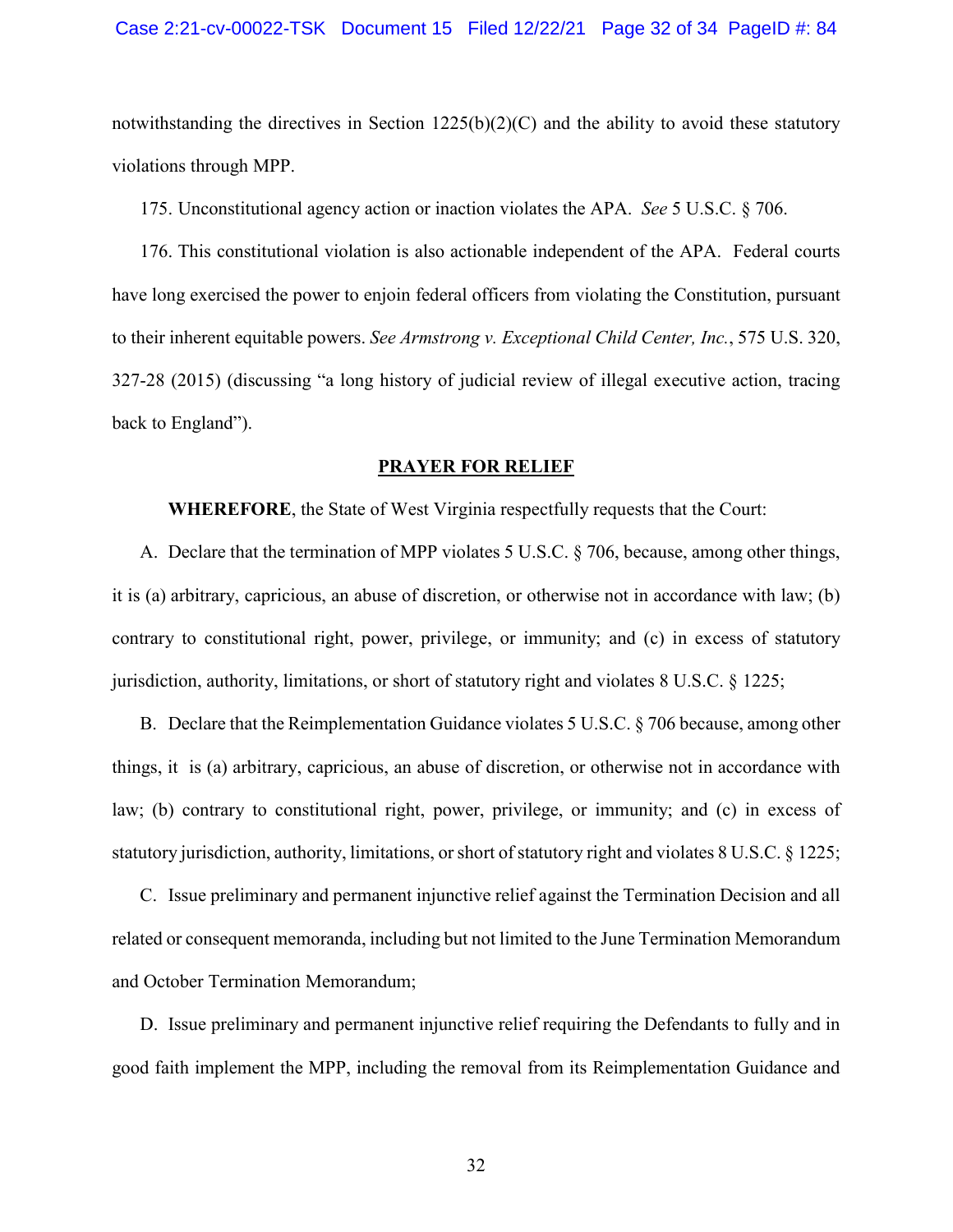any future guidance those exceptions that are unsupported by U.S. immigration law;

- E. Order the Defendants to take care to follow the law, specifically 8 U.S.C. § 1225.
- F. Award Plaintiff costs and attorneys' fees; and
- G. Grant such other relief as the Court may deem just and proper.

Respectfully submitted,

PATRICK MORRISEY  *West Virginia Attorney General* 

/s/ *Curtis R.A. Capehart*

Douglas P. Buffington II (WV Bar # 8157) *Chief Deputy Attorney General*  Brent Wolfingbarger (WV Bar # 6402) *Senior Deputy Attorney General*  Curtis R.A. Capehart (WV Bar # 9876)  *Deputy Attorney General*  OFFICE OF THE WEST VIRGINIA ATTORNEY GENERAL State Capitol Building 1, Room E-26 Charleston, WV 25305-0220 Telephone: (304) 558-2021 Facsimile: (304) 558-0140 Email: Curtis.R.A.Capehart@wvago.gov

*Counsel for Plaintiff, STATE OF WEST VIRGINIA* 

DATE: December 22, 2021